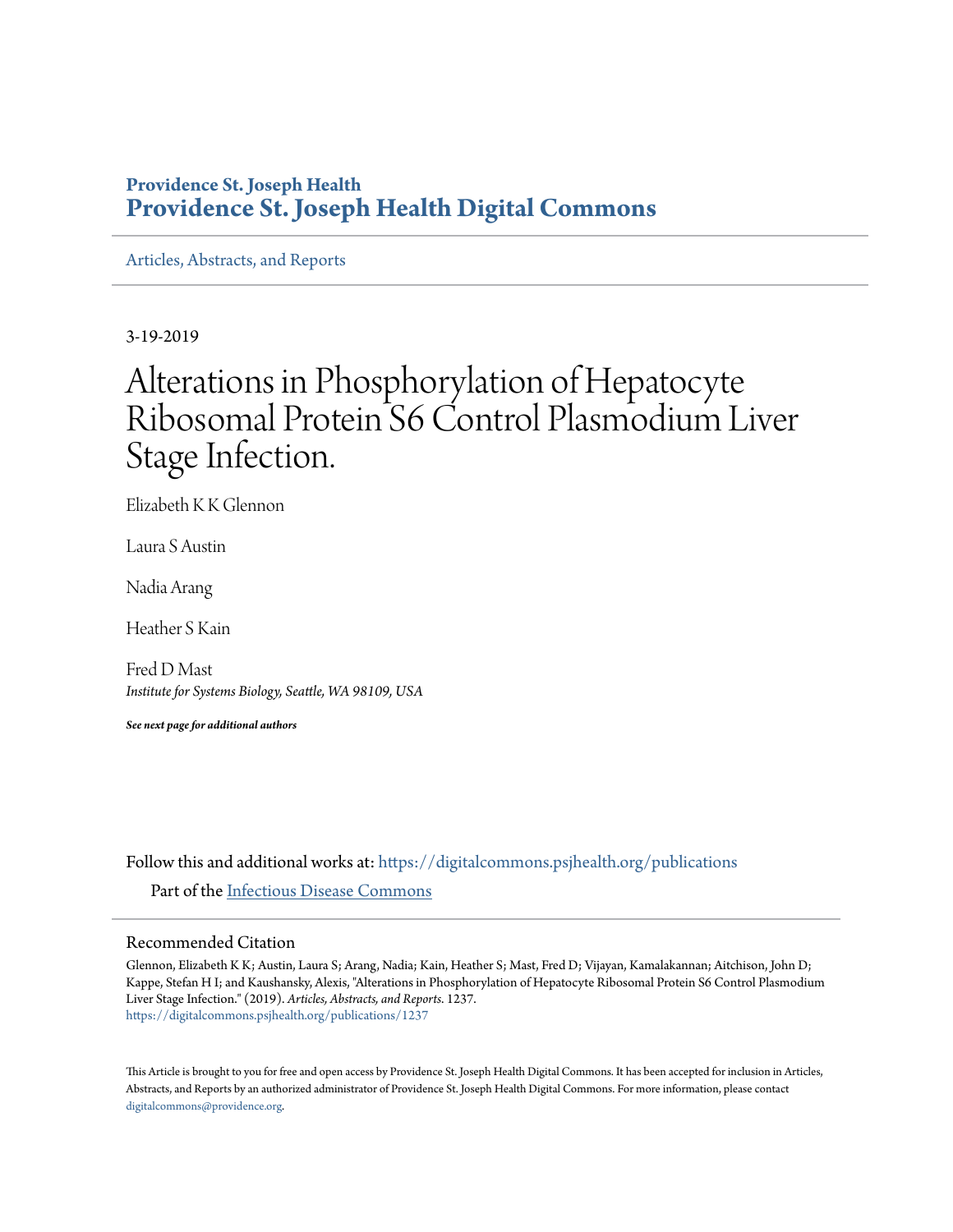#### **Authors**

Elizabeth K K Glennon, Laura S Austin, Nadia Arang, Heather S Kain, Fred D Mast, Kamalakannan Vijayan, John D Aitchison, Stefan H I Kappe, and Alexis Kaushansky

This article is available at Providence St. Joseph Health Digital Commons: [https://digitalcommons.psjhealth.org/publications/1237](https://digitalcommons.psjhealth.org/publications/1237?utm_source=digitalcommons.psjhealth.org%2Fpublications%2F1237&utm_medium=PDF&utm_campaign=PDFCoverPages)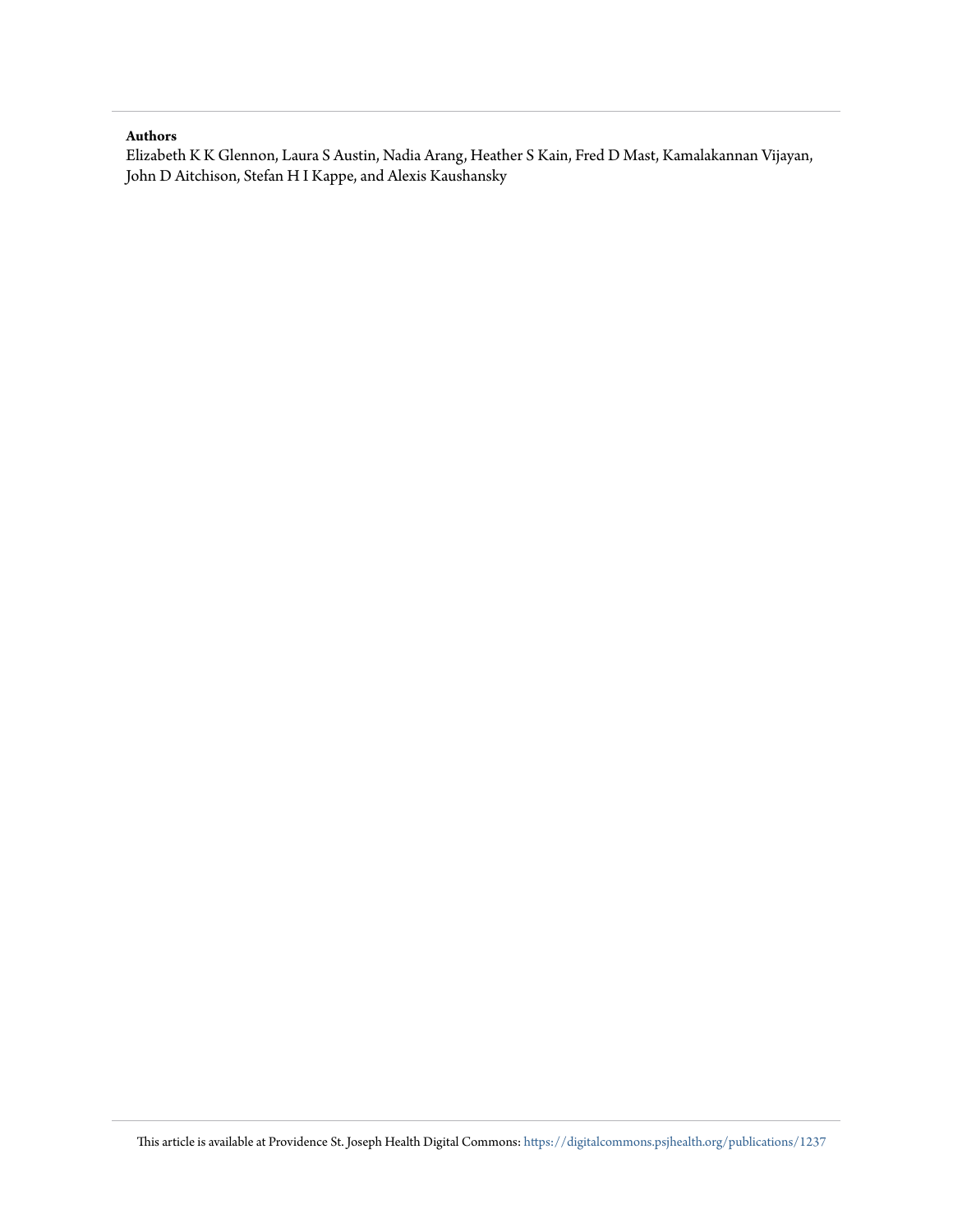

# **HHS Public Access**

Author manuscript Cell Rep. Author manuscript; available in PMC 2019 April 03.

Published in final edited form as:

Cell Rep. 2019 March 19; 26(12): 3391–3399.e4. doi:10.1016/j.celrep.2019.02.085.

# **Alterations in Phosphorylation of Hepatocyte Ribosomal Protein S6 Control Plasmodium Liver Stage Infection**

**Elizabeth K.K. Glennon**1,2,3, **Laura S. Austin**1,5, **Nadia Arang**1,6, **Heather S. Kain**1, **Fred D. Mast**1,2,4, **Kamalakannan Vijayan**1,2, **John D. Aitchison**1,2,4, **Stefan H.I. Kappe**1,2,3, and **Alexis Kaushansky**1,2,3,7,\*

<sup>1</sup>Center for Infectious Disease Research, Seattle, WA 98109, USA

<sup>2</sup>Seattle Children's Research Institute, Seattle, WA 98109, USA

<sup>3</sup>Department of Global Health, University of Washington, Seattle, WA 98109, USA

4 Institute for Systems Biology, Seattle, WA 98109, USA

<sup>5</sup>Present address: Clover Park Technical College, Lakewood, WA, USA

<sup>6</sup> Present address: Biomedical Sciences Graduate Program, University of California, San Diego, 9500 Gilman Drive, La Jolla, CA 92093, USA

<sup>7</sup>Lead Contact

# **SUMMARY**

Plasmodium parasites are highly selective when infecting hepatocytes and induce many changes within the host cell upon infection. While several host cell factors have been identified that are important for liver infection, our understanding of what facilitates the maintenance of infection remains incomplete. Here, we describe a role for phosphorylated ribosomal protein S6 (Ser235/236) (p-RPS6) in Plasmodium yoelii-infected hepatocytes. Blocking RPS6 phosphorylation prior to infection decreases the number of liver stage parasites within 24 h. Infected hepatocytes exhibit elevated levels of p-RPS6 while simultaneously abrogating the induction of phosphorylation of RPS6 in response to insulin stimulation. This is in contrast with the regulation of p-RPS6 by *Toxoplasma gondii*, which elevates levels of p-RPS6 after infection but does not alter the response to insulin. Our data support a model in which RPS6 phosphorylation is uncoupled from canonical regulators in Plasmodium-infected hepatocytes and is relied on by the parasite to maintain infection.

# **Graphical Abstract**

Supplemental Information can be found with this article online at<https://doi.org/10.1016/j.celrep.2019.02.085>.

<sup>\*</sup>Correspondence: alexis.kaushansky@seattlechildrens.org. AUTHOR CONTRIBUTIONS

E.K.K.G., L.S.A., N.A., K.V., H.S.K., and F.D.M. performed experiments. A.K., J.D.A., and S.H.I.K. supervised the research. E.K.K.G., L.S.A., and A.K. wrote the paper, with input from all other authors.

SUPPLEMENTAL INFORMATION

DECLARATION OF INTERESTS

The authors declare no competing interests.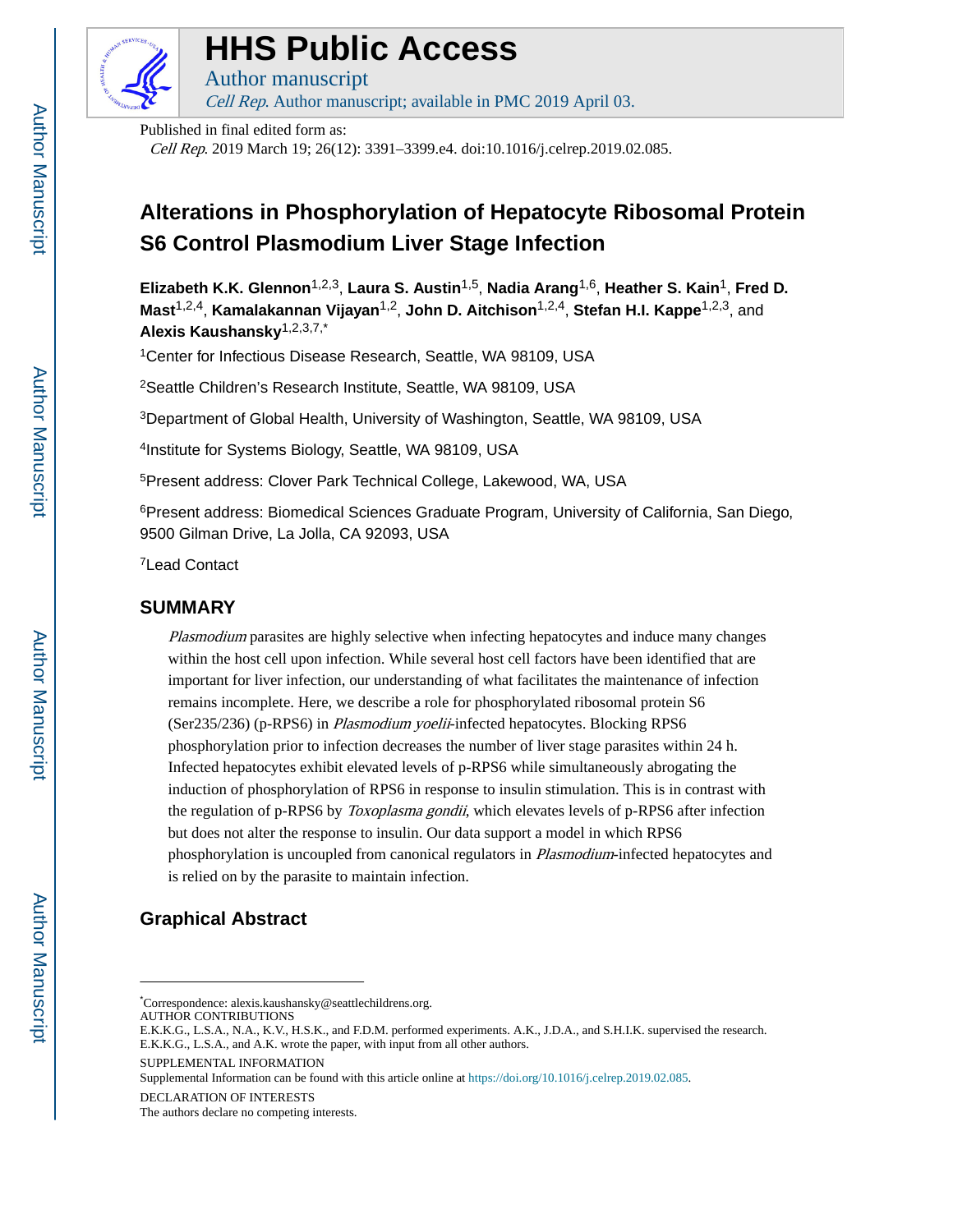

# **In Brief**

After mosquito-to-human transmission, Plasmodium parasites infect hepatocytes. Glennon et al. demonstrate that infected cells exhibit elevated levels of ribosomal protein S6 phosphorylation, and this phosphorylation appears uncoupled from canonical regulators. This work raises the possibility that Plasmodium-infected hepatocytes are governed by non-canonical, re-wired signal transduction cascades.

# **INTRODUCTION**

Plasmodium parasites are the causative agents of malaria and inflict substantial disease worldwide. Malaria disease is caused by the intraerythrocytic forms of the parasite, which multiply rapidly in the blood, causing fever, anemia, and complications in multiple organs (Trampuz et al., 2003). To establish intraerythrocytic infection, parasites first interact with the dermis (Gueirard et al., 2010), enter the circulation, travel to the liver, and then undergo obligate intracellular development within the liver. Unlike other apicomplexan parasites, particularly Toxoplasma gondii, when Plasmodium parasites are transmitted to the human host, they are exquisitely selective for their first host cell, the hepatocyte. No clinical symptoms are associated with liver stage (LS) infection, and parasite numbers are extremely low, suggesting that this point of development represents a bottleneck for the parasite (Vaughan et al., 2008). Thus, LS represents an attractive target for intervention.

During LS infection, intracellular parasites dramatically alter the biology of their hepatocyte host cells. For example, LS parasites divide tens of thousands of times, stretching the host cell to 50–100 times its normal volume, despite the presence of regulatory pathways that carefully control hepatocyte size (Sinturel et al., 2017). Hepatocytes initiate a range of host defense pathways upon *Plasmodium* infection, including apoptosis (Kaushansky et al., 2013), autophagy (Thieleke-Matos et al., 2016), and multiple classical innate immune responses such as the Type I interferon response (Liehl et al., 2014, 2015; Miller et al.,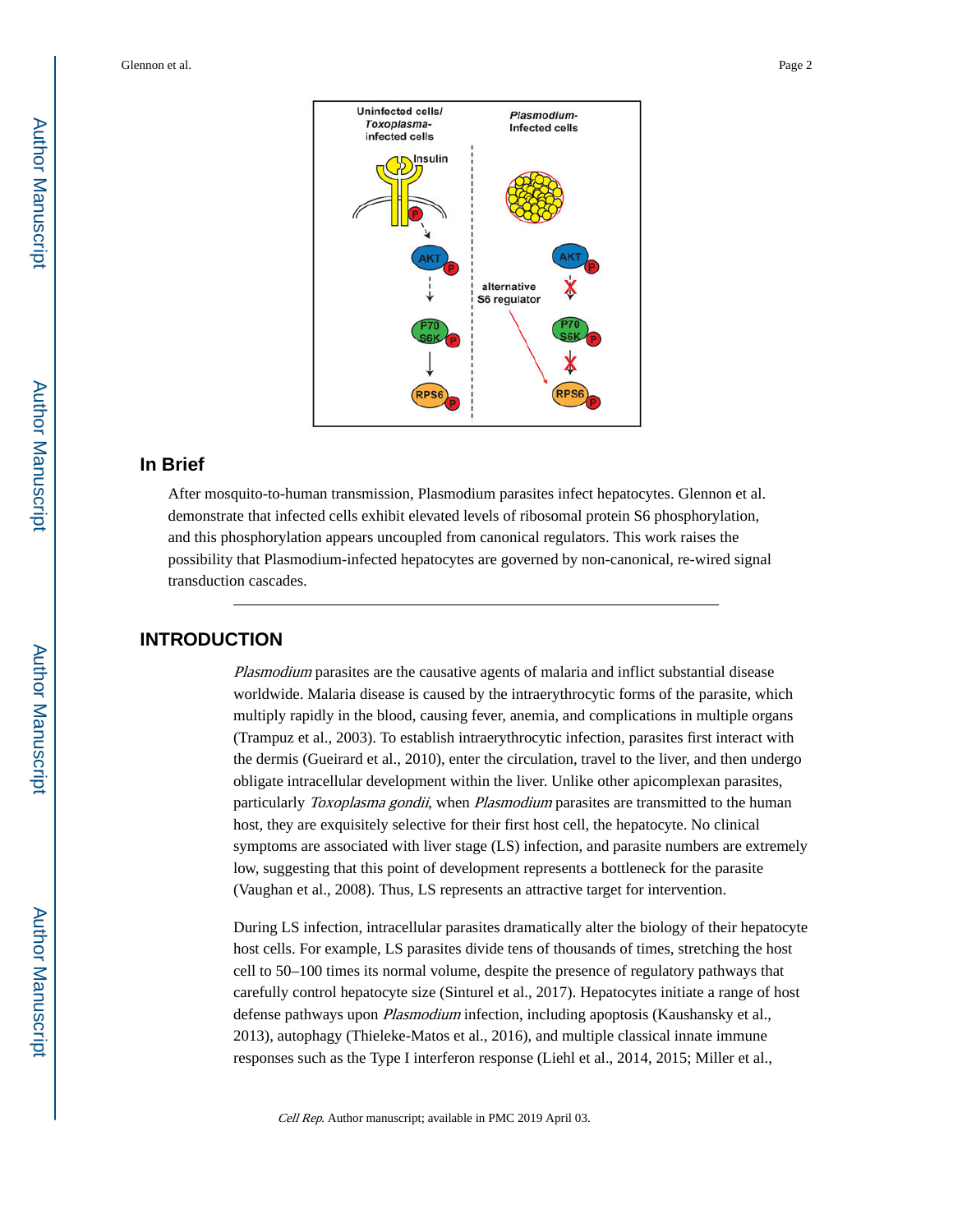2014). Moreover, not all hepatocytes have an equivalent capacity to support sporozoite infection. Human hepatocytes from different donors show differential susceptibility in vitro (March et al., 2013), and mice of different strains have dramatically different susceptibilities to LS infection, even those that are genetically closely related (Khan and Vanderberg, 1991; Scheller et al., 1994). Specifically, hepatocytes from the mouse substrain BALB/cByJ exhibit a 2- to 5-fold increased susceptibility compared to those from BALB/cJ mice (Kaushansky et al., 2015a). Even within a single animal, cellular properties, such as the DNA content of hepatocytes, have been associated with infection, as polyploid hepatocytes are more susceptible to infection than diploid hepatocytes (Austin et al., 2014). Polyploidy is a common feature of hepatocytes in both mice and humans and is thought to play a role in liver regeneration (Øvrebø and Edgar, 2018).

The specific host factors supporting parasite development are not comprehensively understood; however, several hepatocyte membrane proteins, including EphA2, CD81, and SR-BI, have been identified to play a significant role in mediating parasite invasion (Kaushansky et al., 2015b; Silvie et al., 2006; Yalaoui et al., 2008). Once a parasite is inside a hepatocyte, its survival is also influenced by host cell factors, including levels of the tumor suppressor p53 (Douglass et al., 2015; Kaushansky et al., 2013), the degree of endoplasmic reticulum (ER) stress (Inácio et al., 2015; Kaushansky and Kappe, 2015), and regulation of an extensive network of kinases (Arang et al., 2017; Prudêncio et al., 2008; Ruivo et al., 2016). Interestingly, a large portion of the hepatocyte kinome regulates LS infection (Arang et al., 2017), suggesting that phosphosignaling in the cell might be globally altered in the context of infection. Consistent with this hypothesis, a variety of signaling pathways are disrupted by *Plasmodium* infection on the transcriptional, protein, and post-translational levels (Albuquerque et al., 2009; Kaushansky et al., 2013; Posfai et al., 2018). However, the extent to which the parasite manipulates its host environment remains largely unexplored, and the mechanisms for how the parasite interacts directly with the signaling milieu remains poorly defined.

## **RESULTS AND DISCUSSION**

#### **Reverse Phase Protein Arrays Identify Cellular Disruptions in Susceptible Hepatocytes**

We reasoned that a systematic evaluation of hepatocytes that exhibited differential susceptibility to infection might provide insight into conserved hepatocyte factors that regulate Plasmodium LS infection. Since hepatocytes isolated from BALB/cJ mice are less susceptible to infection than hepatocytes isolated from BALB/cByJ mice (Kaushansky et al., 2015a), and hepatocytes with elevated ploidy exhibit higher susceptibility to infection (Austin et al., 2014), we chose to compare both populations of differentially susceptible hepatocytes to identify factors that control LS infection. A limited set of transcriptional differences between hepatocytes of different susceptibilities, both polyploid (Lu et al., 2007) and BALB/c substrain (Kaushansky et al., 2015a), have been identified. However, mRNA is not always an accurate readout for protein and post-translational changes, and differences in the proteomes of BALB/cJ and BALB/cByJ mice or diploid and polyploid hepatocytes have not been characterized. To assess differences between these hepatocyte populations, we chose to use reverse phase protein microarrays (RPPAs), which enable broad but targeted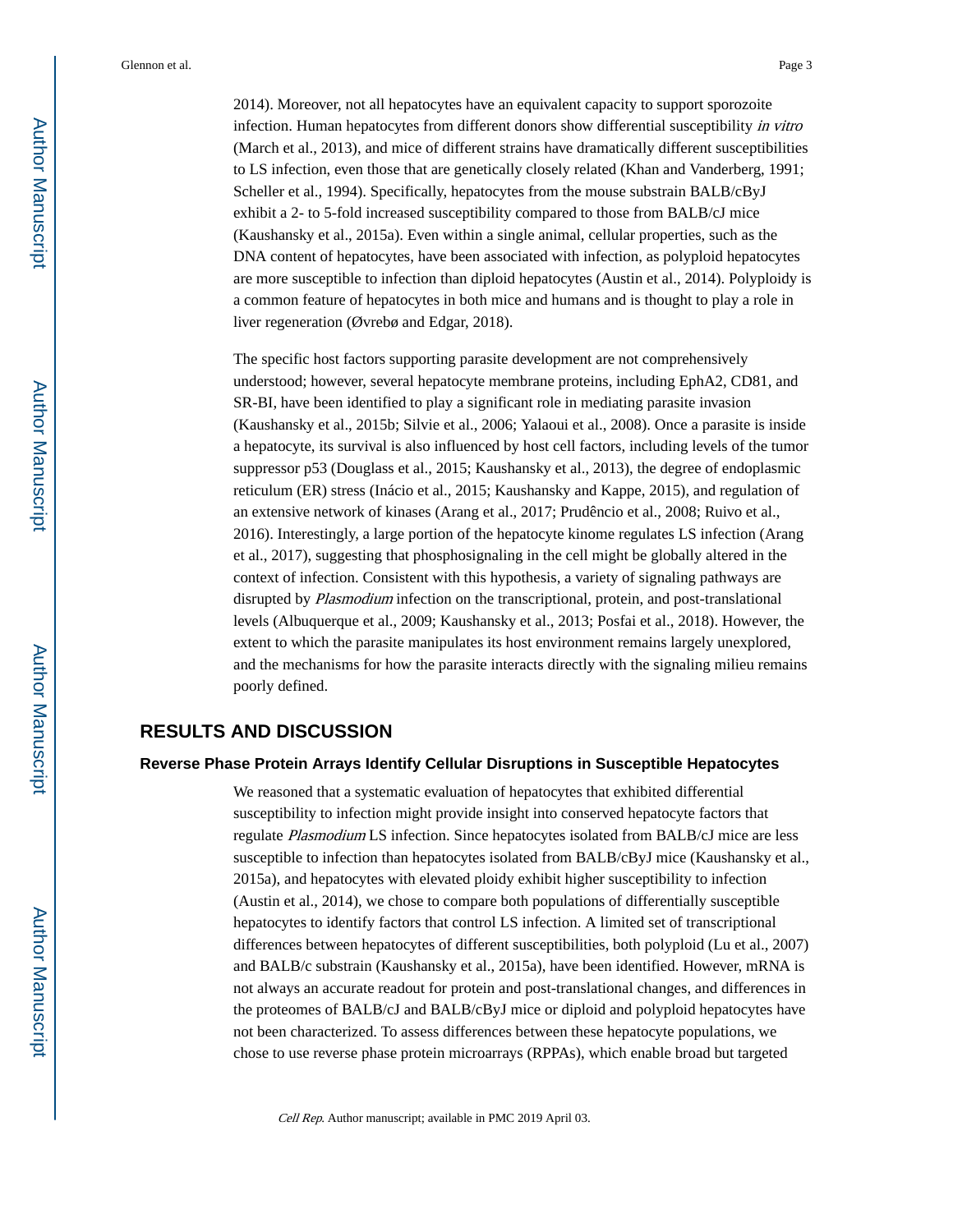interrogations of changes on the protein and post-translational levels (Sevecka et al., 2011) using cellular lysates deposited in nanoliter droplets on nitrocellulose-coated glass slides. Levels of specific proteins or their post-translational modifications can be detected by probing the printed lysates with a panel of validated antibodies (Kaushansky et al., 2013; Paweletz et al., 2001; Sevecka et al., 2011). This approach allows the analysis of up to hundreds of proteins and post-translational modifications in parallel (Paweletz et al., 2001; Sevecka et al., 2011).

To investigate the molecular differences between polyploid and diploid hepatocytes, and between BALB/cByJ and BALB/cJ livers, we probed RPPAs derived from highsusceptibility (8n hepatocytes and BALB/cByJ livers) and low-susceptibility (2n hepatocytes and BALB/cJ livers) populations with 62 antibodies that target proteins involved in cellular outcomes previously implicated in Plasmodium infection. These included regulators of survival, apoptosis, autophagy, cell proliferation, and cell-cycle control (Table S1).

Protein lysates were obtained from 8n and 2n primary mouse hepatocytes (BALB/cAnN) and from BALB/cJ and BALB/cByJ mouse livers. RPPAs were fabricated using a contact microarrayer, which served to deposit lysates onto nitrocellulose pads. Arrays were then probed with antibodies to obtain quantitative information on changes in host cell total or modified protein abundance. In addition to the protein or post-translational modification of interest, each array was also probed with an antibody against  $\beta$ -actin, which was used as a surrogate for total protein quantity. The signal from the antibody of interest was normalized to the signal from b-actin (Figures 1A and 1B).

Several proteins were significantly upregulated in BALB/cByJ livers (Figure 1; Table 1). Of these differentially regulated proteins and post-translational modifications, only one was significantly elevated in both 8n cells and BALB/cByJ livers—ribosomal protein S6 (RPS6) phosphorylated on serine residues 235 and 236 (p-RPS6). To verify these findings, we evaluated levels of p-RPS6 in hepatocytes that differ in level of ploidy by flow cytometry and levels of p-RPS6 in BALB/cJ and BALB/cByJ livers via western blot (Figure S1). We found elevated levels of p-RPS6 in both BALB/cByJ livers and in Hepa 1–6 cells with high DNA content.

## **Small Molecule Inhibition of p-RPS6 prior to Infection Decreases Parasite Burden In Vitro and In Vivo**

RPS6 is an essential part of the 40S subunit of the eukaryotic ribosome (Gressner and Wool, 1974). It is phosphorylated on five serine residues (Bandi et al., 1993; Krieg et al., 1988) through the activation of two central cell signaling pathways: the AKT/PI3K (phosphoinositol-3-kinase) pathway (Wettenhall et al., 1992) and the MEK/ERK mitogenactivated protein kinase (MAPK) pathway (Pende et al., 2004). RPS6 phosphorylation is largely regulated by the activity of two kinases: p70 S6 kinase (P70S6K) and p90 RSK kinase (P90S6K), both of which phosphorylate RPS6 on Ser235/236. RPS6 phosphorylation has been linked to cell size and proliferation (Pende et al., 2000; Ruvinsky et al., 2005), clearance of apoptotic cells (Jeon et al., 2008), and protection against DNA damage in cancerous cells (Khalaileh et al., 2013; Wittenberg et al., 2016). RPS6 has also been linked to regulation of free amino-acid levels (Ruvinsky and Meyuhas, 2006), glucose homeostasis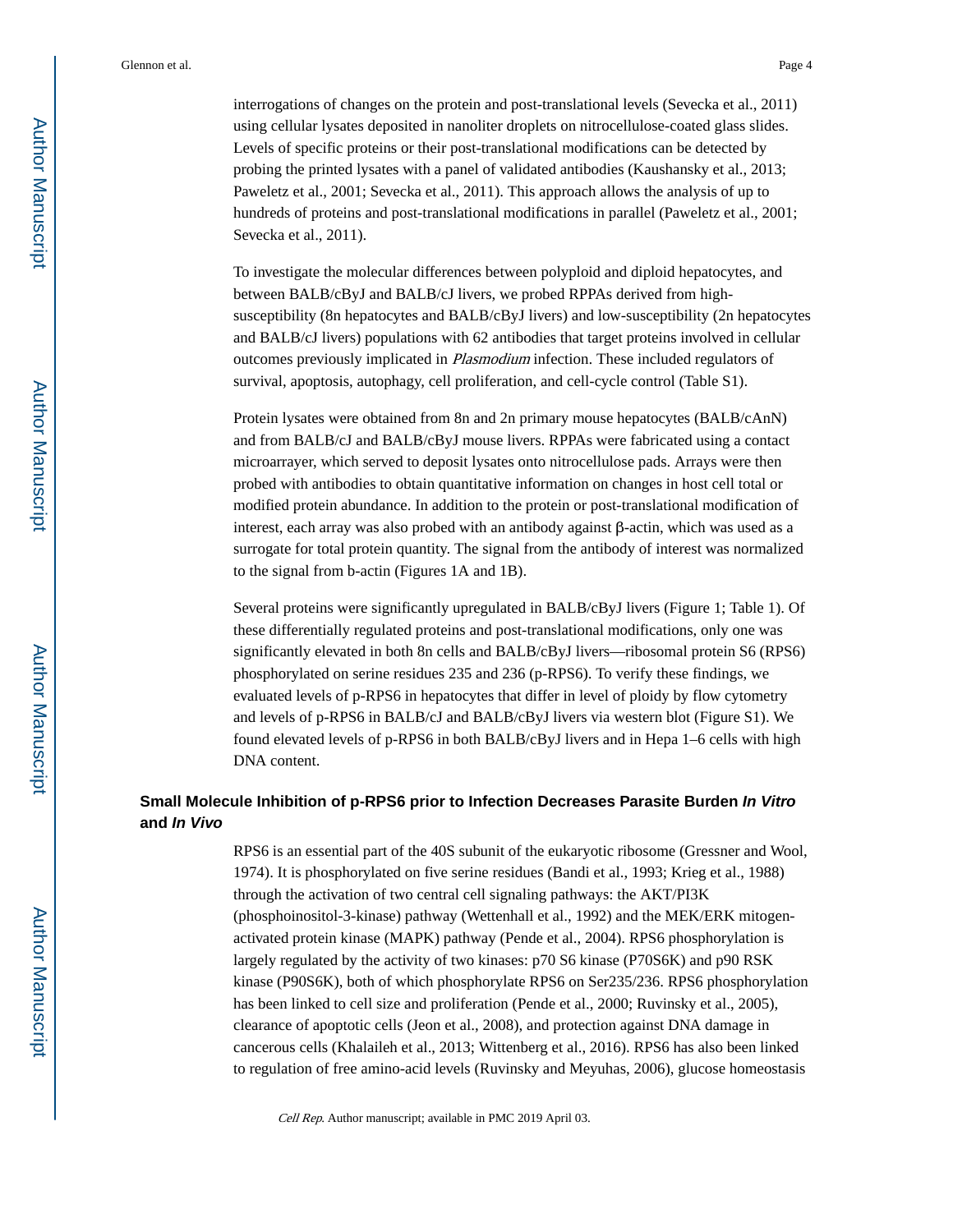(Pende et al., 2000; Ruvinsky et al., 2005), and lipid biosynthesis (Calvisi et al., 2011), all of which are important for parasite growth (Itani et al., 2014; Itoe et al., 2014; Meireles et al., 2017).

To determine whether phosphorylation of RPS6 has functional consequences for Plasmodium LS infection, we treated Hepa1–6 cells with BI-D1870, a P90S6K inhibitor (Sapkota et al., 2007), or LY2584702, an inhibitor of all P70S6K isoforms (Tolcher et al., 2014), for 20 h before infection with P. yoelii sporozoites and then throughout the infection. Pre-treatment with LY2584702 decreased the phosphorylation of RPS6 in uninfected cells, both at basal levels and in the context of insulin treatment (Figures S2A and S2B). BI-D1870, however, only reduced RPS6 phosphorylation modestly in the context of insulin treatment (Figures S2A and S2B). Treatment with either inhibitor did not impact host cell viability after 24 or 48 h (Figure S2C). Ninety minutes after P. yoelii infection, there was no significant difference in infection rate (Figure 2B). However, at both 24 and 48 h postinfection (hpi), each inhibitor significantly lowered LS numbers (Figure 2B). These data are consistent with a model where RPS6 regulates maintenance of Plasmodium LS infection after initial invasion. To better characterize when inhibition of RPS6 influences the survival of LS parasites, we treated cells at various time points throughout the infection process (Figure 2A). Drug treatment of cells from 20 h before infection through invasion significantly reduced LS burden at 24 hpi (Figure 2C). Adding inhibitors immediately after invasion (Figure 2D) or during invasion (Figure 2E) did not have any effect on infection at 24 h. Finally, incubation of sporozoites with inhibitors before adding them to cells had no effect on LS burden after 24 h (Figure 2F), suggesting that the inhibitors are not acting directly on the parasite. Pre-treatment of cells with insulin, which stimulates phosphorylation of RPS6 (Figures S2D and S2E), increased sporozoite invasion levels after 90 min (Figure S2F). These data are consistent with the hypothesis that p-RPS6, or a process regulated by or in parallel with p-RPS6, is important for the selection of cells that are hospitable for maintenance of infection. Due to the potential for off-target effects of BI-D1870 (Neise et al., 2013; Roffé et al., 2015), we used short hairpin RNAs (shRNAs) to knock down P90S6K and then measured LS burden after 24 h. Knockdown of P90S6K by 85% reduced LS burden in Hepa1–6 cells by an average of 25% (Figures S3A and S3B). P90S6K knockdown did not reduce cell viability compared to scramble controls (Figure S3C). We were unable to generate stable hepatocyte lines upon prolonged knockdown of P70S6K.

Finally, we assessed the impact of RPS6 phosphorylation on Plasmodium infection in vivo. We treated mice with BI-D1870 or LY2584702 for 24 h and then infected them with P. yoelii sporozoites expressing a GFP-luciferase fusion protein (Miller et al., 2014) by intravenous injection. Treatment with each inhibitor was continued daily until the end of the experiment. Animals were injected with D-luciferin, which allowed LS burden to be monitored by bioluminescent *in vivo* imaging at 44 h after infection. At this time, livers were also harvested for histological analysis. Mice treated with LY2584702 exhibited significantly lower luciferase signal when compared to the vehicle control. In contrast, the administration of BI-D1870 had no effect (Figure S3E). The difference of activity observed in BI-D1870 in vitro and in vivo could originate from a multitude of factors. First, the bioavail-ability, pharmacokinetics, or off-target effects of the compound in vivo may alter its activity.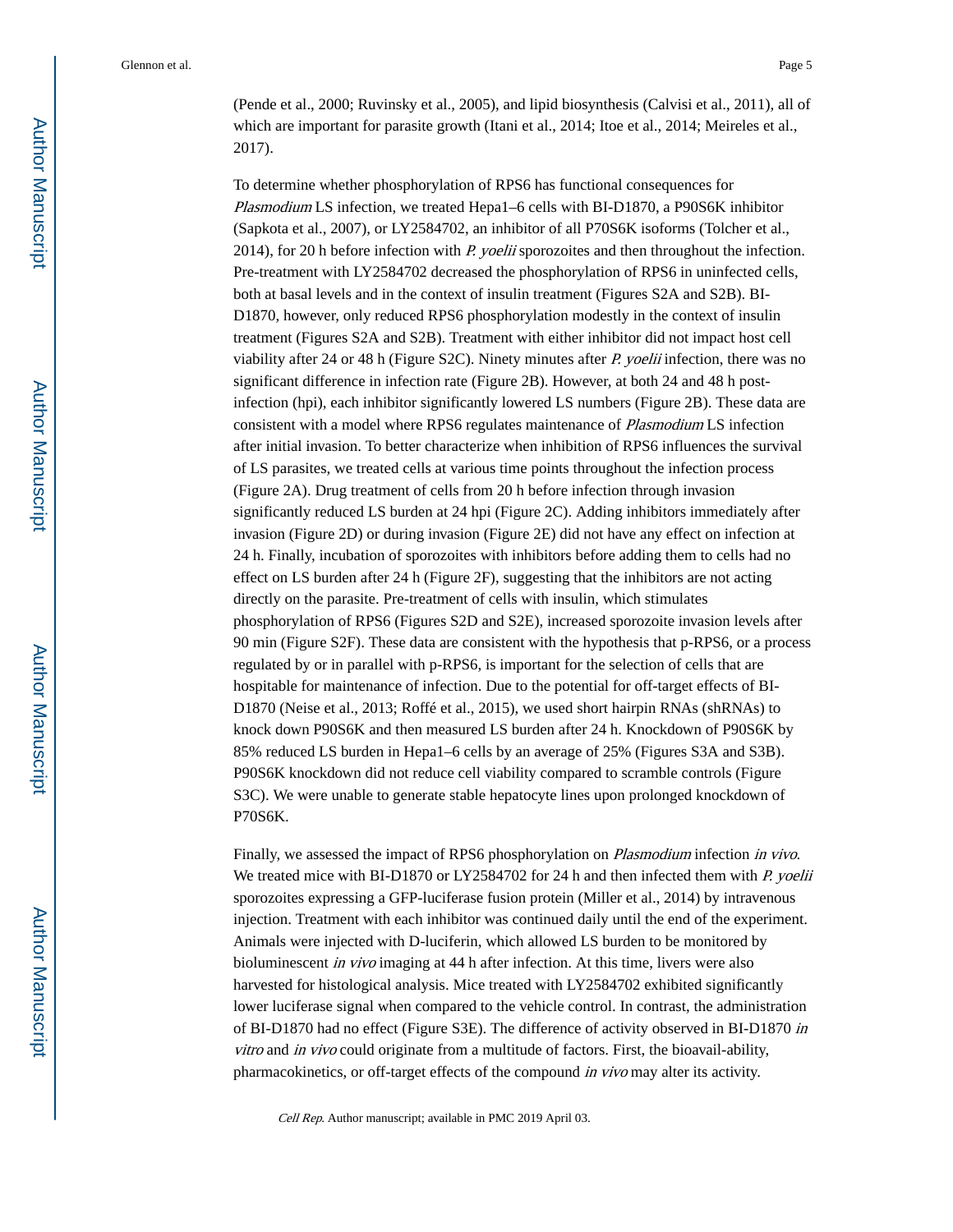Moreover, transformed Hepa1–6 cells *in vitro* may exhibit altered responses to primary hepatocytes found in vivo. Microscopic investigation of LS parasite burden demonstrated that treatment with neither BI-D1870 nor LY2584702 affected the size of parasites (Figure S3F), suggesting that RPS6 acts to curtail parasite infection by eliminating infected hepatocytes or by eliminating whole parasites within infected hepatocytes, rather than diminishing the growth of LS parasites.

#### **RPS6 Activation in Infected Hepatocytes**

Considering the absence of effect of p-RPS6 inhibition post-invasion, we asked whether p-RPS6 levels are elevated in infected cells. Increased phosphorylation of RPS6 has been seen in the context of infection with several other pathogens (Bell et al., 2017; Jakubowicz and Leader, 1987), including Toxoplasma gondii (Wang et al., 2009). In T. gondii-infected cells, p-RPS6 levels are elevated from 2 through 24 hpi. It has been proposed that this is due to the activity of mammalian target of rapamycin (mTOR), which signals through P70S6K and is localized to the parasitophorous vacuole (Wang et al., 2009). We infected Hepa1–6 cells with P. yoelii sporozoites and measured levels of p-RPS6 in infected and uninfected cells  $3$ , 6, and 24 hpi. Infected cells exhibited significantly elevated levels of p-RPS6 compared to uninfected cells at all time points (Figure 3; Figure S4D). In contrast, cells mock-treated with material from uninfected mosquito salivary glands did not exhibit altered p-RPS6 levels (Figure S4A). We also observed higher levels of total RPS6 protein in P. yoelii-infected cells 24 hpi (Figure S4E). Due to the selective nature of *Plasmodium* sporozoite invasion, the elevated levels of p-RPS6 observed in infected cells could be due to invasion of hepatocytes that maintain high levels of p-RPS6 or to parasite perturbation of RPS6 expression and phosphorylation.

To better understand how levels of p-RPS6 are maintained in infected cells, we asked whether phosphorylation of RPS6 is regulated by the canonical signaling pathway involving phosphorylation of AKT and P70S6K in infected cells (Figure 4A). In response to growth factor stimuli such as insulin, phosphorylation of the insulin receptor leads to the recruitment of adaptor proteins, which activate PI3K and lead to the phosphorylation of AKT. Activation of AKT promotes the phosphorylation of P70S6K, which, in turn, phosphorylates RPS6 (Figure 4A) (reviewed in Meyuhas, 2015; Tavares et al., 2015). To evaluate whether elevated p-RPS6 resulted from this canonical signaling cascade, we again used RPPA. We treated cells with insulin and collected protein lysates at 5 separate time points between 3 and 48 hpi. Ly-sates were printed on nitrocellulose pads and probed with antibodies against p-AKT (pThr308), p-P70S6K (pThr389), and p-RPS6 (pSer235/236) to obtain quantitative information on changes in phosphorylated protein abundance. Linearity of protein detection by RPPA with these antibodies was assessed by comparing the signal from each antibody with that obtained by western blot. Each antibody exhibited a linear relationship between signals obtained by western blot and by RPPA (Figure S5).

We next assessed the relationship between different components of the pathway. We reasoned that signaling through the p-AKT/p-P70S6K/p-RPS6 axis would result in tightly correlated values of each phosphorylation site. Indeed, when we stimulated cells with insulin and lysed them between 3 and 48 hpi, we see correlations between each pairwise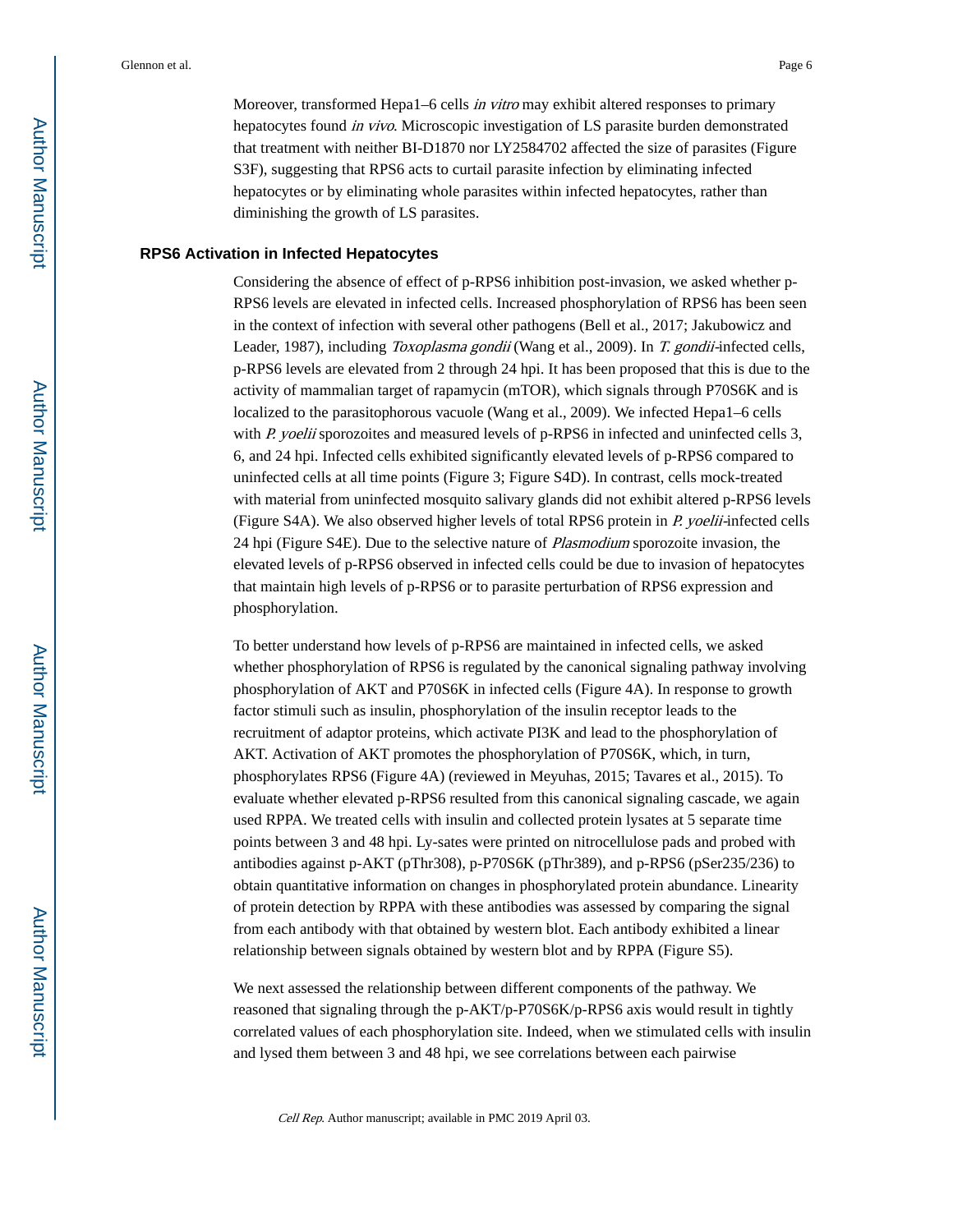combination of p-AKT, p-P70S6K, and p-RPS6 (Figure 4B). This is consistent with the well-established model that these kinases act within the same signal transduction cascade.

While insulin treatment is a simple and common cell stimulation, the infection of any vacuole-contained intracellular pathogen might alter signaling in both canonical and surprising ways. To determine whether the associations across this signal transduction cascade are conserved in the context of Plasmodium infection, we infected Hepa1–6 cells with GFP-expressing P. yoelii sporozoites and collected infected samples at 3, 6, 12, 24, and 48 h after infection by fluorescence-activated cell sorting (FACS). As a control, we collected uninfected cells from the same infected well. We lysed each population of cells and printed the lysates on nitro-cellulose-coated glass slides for use in the RPPA. Slides were probed, as described earlier, with antibodies against p-AKT (pThr308), p-P70S6K (pThr389), and p-RPS6 (pSer235/236). Interestingly, in infected cells, phosphorylation of AKT, P70S6K, and RPS6 no longer appeared to be correlated (Figure 4B), suggesting that the canonical relationships between molecules within this signaling cascade are disrupted in Plasmodiuminfected cells. The lack of correlation between p-P70S6K and p-RPS6 is particularly striking, as RPS6 is a substrate of P70S6K (Ruvinsky and Meyuhas, 2006).

One might presume that any pathogen that perturbs levels of p-RPS6 may exhibit altered associations between components of the p-AKT/p-P70S6K/p-RPS6 cascade. To test this hypothesis, we infected Hepa1–6 cells with the related apicomplexan parasite Toxoplasma gondii, which also resides within a vacuole inside the host cell, and collected samples at 3, 6, 12, 24, and 48 hpi. We then deposited these lysates on nitrocellulose-coated glass slides and evaluated levels of p-AKT, p-P70S6K, and p-RPS6 by RPPA. In  $T$ , gondii-infected cells, as in insulin-stimulated cells, we observed a correlation between levels of p-RPS6 and p-P70S6K (Figure 4C). Thus, the disruption of association between members of this signaling pathway is not the result of a non-specific effect of any intracellular apicomplexan and might be unique to *Plasmodium* infection.

#### **RPS6 Is Not Phosphorylated in Response to Insulin in Plasmodium-Infected Cells**

To examine the level of p-RPS6 on the single cell level, and without the delay caused by sorting infected cells, we used flow cytometry to measure the effect of infection on insulininduced p-RPS6. Hepa1–6 cells were infected with P. yoelii or T. gondii. After 24 h, infected (or uninfected) cells were treated with insulin for 30 min before fixation. Cells were then processed for flow cytometry. As seen previously (Figure 3),  $P$ , yoelii-infected cells exhibited elevated levels of p-RPS6 at 24 h (Figure 5A).T. gondii-infected cells also had similarly increased p-RPS6 levels at 24 h (Figure 5C), consistent with what has been seen in other cell types (Wang et al., 2009). Insulin-treated uninfected cells had significantly higher levels of p-RPS6 than non-treated cells (Figure 5D). However, in P. yoelii-infected cells, insulin treatment did not significantly increase p-RPS6 (Figure 5B). In comparison, insulin treatment of T. gondii-infected cells significantly increased p-RPS6 levels compared to infected but untreated cells (Figure 5D). Mock infections for either pathogen did not alter p-RPS6 levels or prevent an increase in response to insulin (Figures S4B and S4C).

The additive effect of infection and insulin treatment that we observed during T. gondii infection suggests that AKT/P70S6K/RPS6 signaling remains intact during T. gondii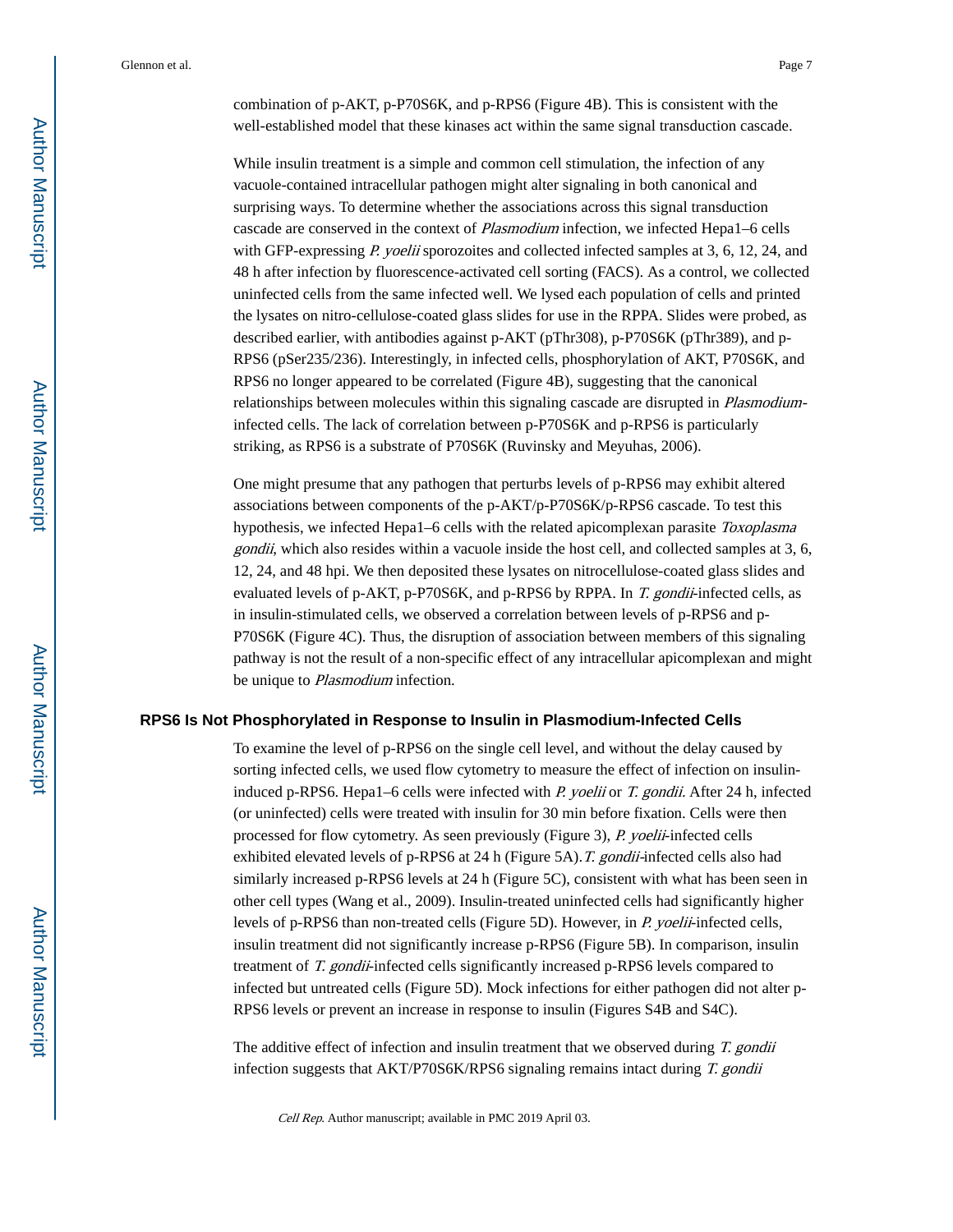infection. In contrast, our data are consistent with a model where AKT/P70S6K/RPS6 signaling loses its normal connectivity in *P. yoelii*-infected cells, either due to parasite manipulation or pre-selection of hepatocytes with alternate p-RPS6 regulation by sporozoites. The lack of response to insulin in P. yoelii-infected cells is unlikely to be due to saturation of RPS6 phosphorylation—since we observed similar levels of RPS6 phosphorylation in response to T. gondii (Figures 5A and 5C) and increased total RPS6 levels in P. yoelii-infected cells (Figure S4E)—but instead, due to the nature of the infection, or the infected cell, itself. Taken together, the data are consistent with a model where Plasmodium infection activates RPS6 while simultaneously disrupting the ability of P70S6K to do so (Figure 5E). Supporting this model is our finding that levels of p-P70S6K and p-RPS6 are not correlated during Plasmodium infection (Figure 4) and the observation that insulin treatment does not lead to the activation of p-RPS6 during *Plasmodium* infection (Figure 5B). Finally, this model is consistent with the observed effect of the P70S6K inhibitor, LY2584702. Inhibition of P70S6K before infection and rewiring of signaling networks by the parasite (Figures 2B and 2C)—but not after infection (Figure 2D) when, we hypothesize, parasites have already altered the signaling network—decreases the number of LS-infected hepatocytes. The mechanism by which *Plasmodium* may exert control over its host hepatocyte remains unknown.

Alternatively, Plasmodium sporozoites may preferentially infect hepatocytes that have higher basal levels of RPS6 phosphorylation and altered connectivity between P70S6K and RPS6 and, thus, are insensitive to insulin stimulation. Under this scenario, pre-treatment with S6K inhibitors may prevent sporozoites from invading the proper host cells, leading to infection failure and the reduction in LS burden we see by 24 hpi.

Plasmodium LS infection remodels the host hepatocyte, including physical and transcriptional changes (Albuquerque et al., 2009; Kaushansky et al., 2013; Zuck et al., 2017; Posfai et al., 2018). Optimal maintenance of LS infection is dependent on the activity of a large number of host kinases regulating processes such as cytoskeletal organization and apoptosis (Arang et al., 2017). These observations are consistent with the hypothesis that the parasite rewires a portion of host cell signaling in a manner that disrupts canonical signal transduction cascades. Our observation that the insulin/AKT/RPS6 pathway, which has been described across metazoans, is disrupted in *Plasmodium*-infected cells suggests that the regulation of even well-conserved pathways may be heterogeneous across individual cells and may be susceptible to being coopted by the parasite. RPS6 regulates a plethora of host cell processes that may regulate successful LS infection, including cell growth and glucose and lipid availability. Plasmodium manipulation of AMPK phosphorylation, a major regulator of nutrient homeostasis, during LS infection (Ruivo et al., 2016) and a role for host diet in influencing parasite survival in the liver (Zuzarte-Luís et al., 2017) were also recently described, suggesting that the metabolic state within the liver is crucial for determining infection outcome. By developing within a cell with high RPS6 phosphorylation, disconnected from canonical upstream regulators, *Plasmodium* parasites may be ensuring an environment favorable to their development, either through selection or manipulation.

The extent of pathway alterations in hepatocytes during *Plasmodium* infection, as well as the portion of these alterations that are mediated by direct contact with parasite molecules,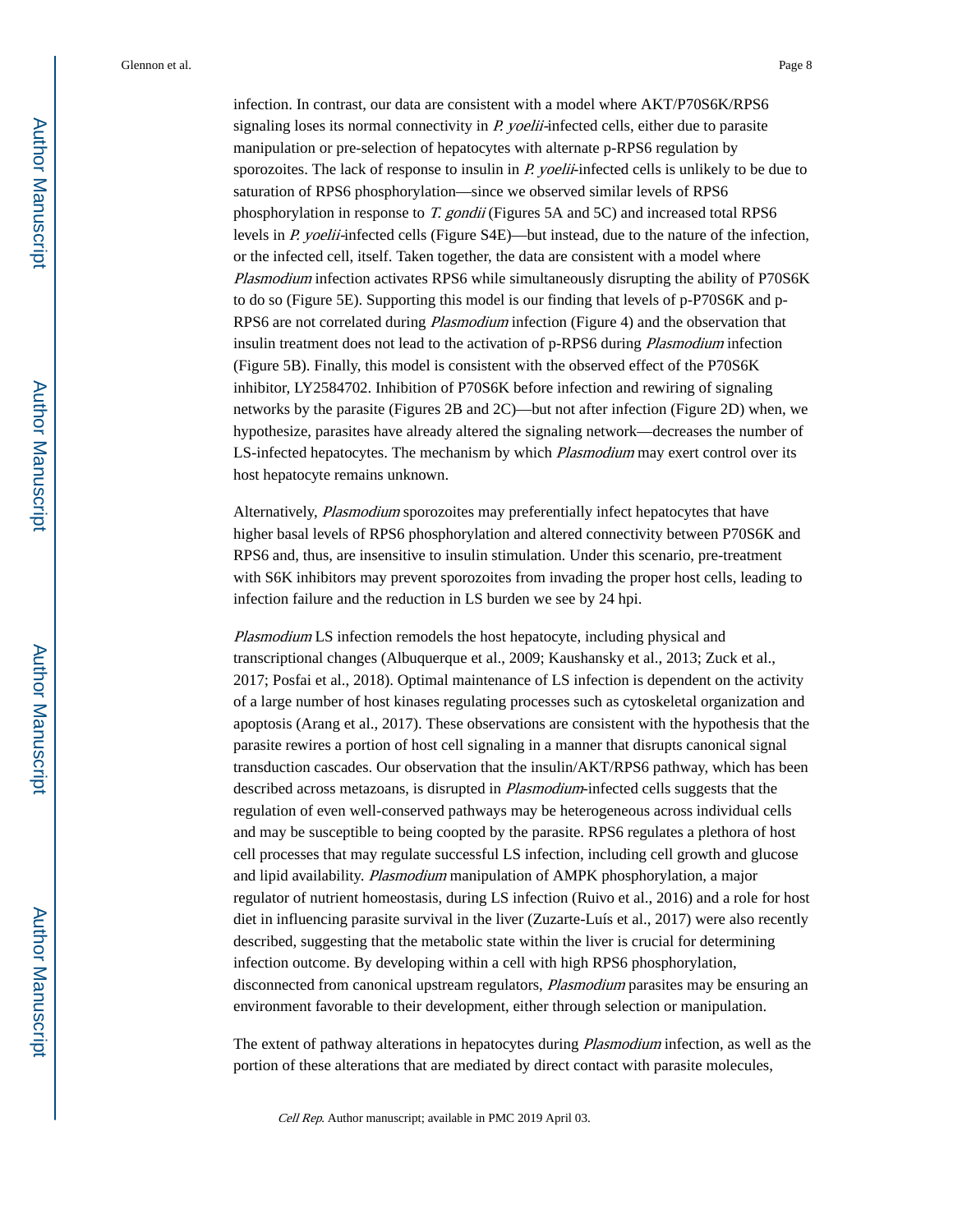remains to be explored. By gaining a better understanding of what host proteins are essential for LS infection, and how signaling within hepatocytes is altered by infection, we will elucidate the process by which the host cell environment is selected for, and manipulated by, Plasmodium and identify targets for intervention.

## **STAR**⋆**METHODS**

### **CONTACT FOR REAGENT AND RESOURCE SHARING**

Further information and requests for resources and reagents should be directed to the Lead Contact, Alexis Kaushansky (alexis.kaushansky@seattlechildrens.org).

### **EXPERIMENTAL MODEL AND SUBJECT DETAILS**

**Cell lines and cell culture—***In vitro*, Hepa1–6 cells were used for *P. yoelii* infections and western blots. Cells were maintained in Dulbecco's Modified Eagle Medium (DMEM) complete media (Cellgro), supplemented with 10% FBS (Sigma-Aldrich), 100IU/ml penicillin (Cellgro), 100mg/ml streptomycin (Cellgro), and 2.5mg/ml Fungizone (HyClone/ Thermo Fisher).

**Experimental animals—**Female BALB/cAnN mice (6–8 weeks old) were purchased from Harlan Laboratories. Female BALB/cJ and BALB/cByJ (6–8 weeks old) were purchased from Jackson Laboratories. All mice were maintained in accordance with protocols approved by Center for Infectious Disease Research Institutional Animal Control and Use Committee (IACUC).

**Mosquito rearing and sporozoite production—**For Plasmodium sporozoite production, female 6–8-week-old Swiss Webster mice (Harlan) were injected with blood stage  $P$ . yoelii 17XNL or  $P$ yGFP-Luc (Miller et al., 2013) parasites to begin the growth cycle. Animal handling was conducted according to the Institutional Animal Care and Use Committee-approved protocols. Infected mice were used to feed female Anopheles stephensi mosquitoes after gametocyte exflagellation was observed. Salivary glands were dissected at days 14 or 15 post blood meal. Sporozoites were isolated by mechanical grinding of pooled salivary glands, followed by centrifugation for 2 minutes at 800 RPM and collection of supernatant.

**T. gondii production and infection—**T. gondii strain RHDHXGPRT Gra2:GFP, Tub:bgal, was maintained by continual cycling through human foreskin fibroblasts (HFF). Parasites were lysed from HFFs by passing 2x through a 27-gauge needle.  $1.5 \times 10^5$ parasites were used to infect  $5 \times 10^5$  Hepa1–6 cells in a 24-well plate for 90 min before cells were washed and media replaced.

#### **METHOD DETAILS**

**Small molecule treatment—BI-D1870 and LY2584702 (SelleckChem) were** resuspended in DMSO at a stock solution of 10 mM (BI-D1870) or 1 μM (LY2584702). Stocks were diluted into cell media to 1 mM (BI-D1870) or 100 nM (LY2584702) and added to Hepa1–6 cells. Cells were treated 22 h previous to infection or immediately after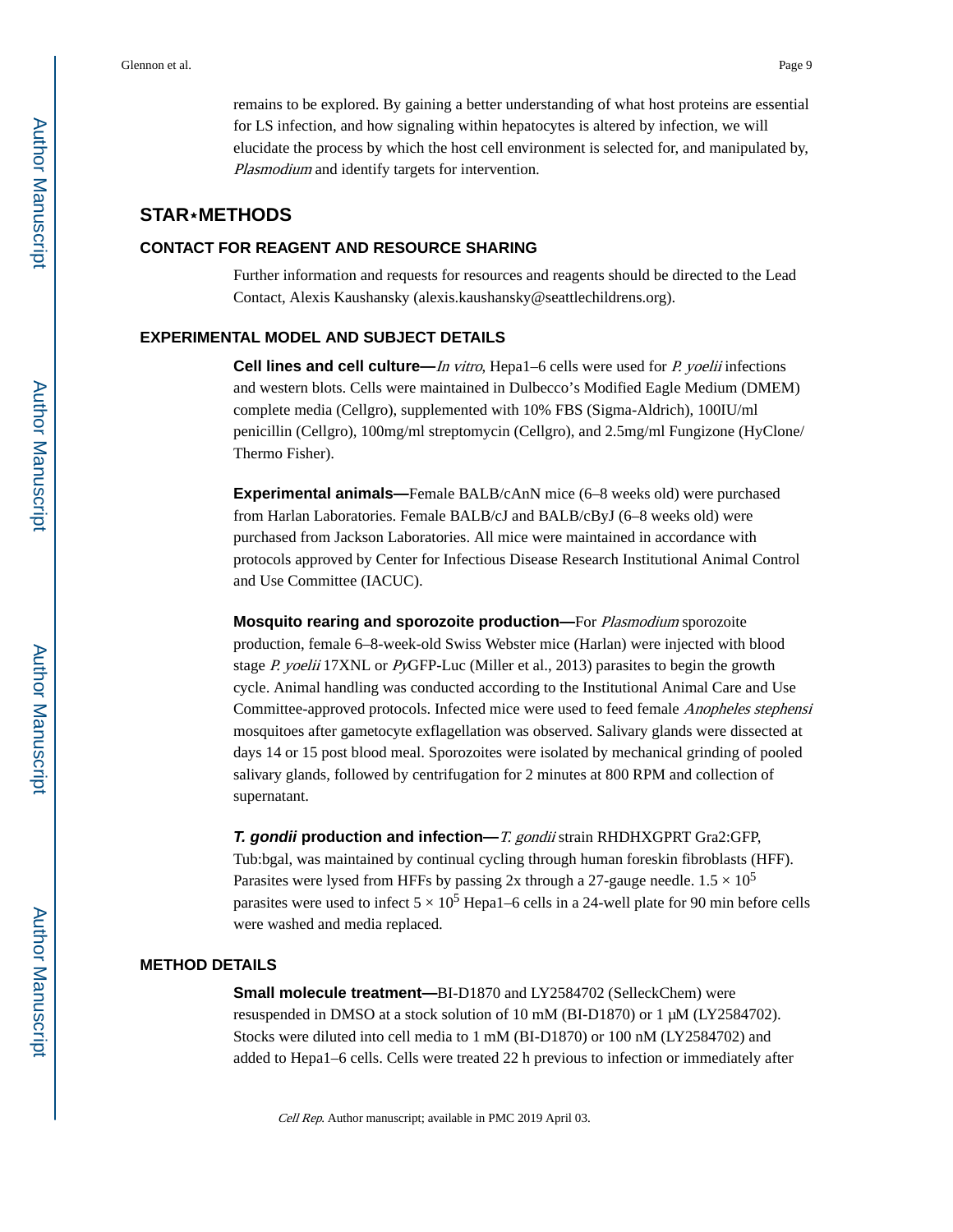infection, as indicated, and media and treatment refreshed every 24 h thereafter. Insulintransferrin-sodium selenite (ITSS) was resuspended in water at a stock solution of 5mg/mL. Cells were treated at a final concentration of 0.5 ug/mL. Live-dead assays were performed using trypan blue staining (Sigma-Aldrich).

**Hepatocyte isolation and processing—**Hepatocytes were isolated from mice using a two-step perfusion in situ. Portal veins of anesthetized mice were cannulated with warmed perfusion buffer (1x HBSS w/o calcium, magnesium supplemented with 8 mM HEPES buffer and 0.5 mM EDTA) at low flow rate. Once cannulated, the inferior vena cava was severed to blanch the liver. The buffer flow rate was increased to 5 mL/min and allowed to perfuse for five min with occasional clamping and releasing of the vena cava to inflate the liver. The liver was then perfused with 2% collagenase II (Worthington) in collagenase buffer (HBSS supplemented with 8 mM HEPES and 0.5 mM CaCl2) for five min at 5 mL/ min. The liver was then removed from the abdominal cavity and the gall bladder excised. The liver was placed in a dish of DMEM without serum and gently pushed through a 100 micron cell strainer to dissociate the hepatocytes, which were then collected with a widebore syringe. The liver cell suspension was centrifuged at 50x  $g$ , and the remaining pellet washed in DMEM without serum. This step was repeated twice until the supernatant was clear, to isolate hepatocytes from cell debris and non-parenchymal cells.

**Reverse phase protein microarray—**For BALB/c substrains, whole livers from BALB/cJ and BALB/cByJ mice  $(n = 10$  per strain) were briefly rinsed in a 20 mM HEPESKOH, pH 7.4 buffer before being plunged into liquid nitrogen and snap frozen. Frozen livers were weighed and then sequentially cryomilled under liquid nitrogen in a Retsch PM 100 planetary ball mill. The jar was cooled in liquid nitrogen in between milling cycles. An additional three cryomilling cycles of same duration were performed with twenty 10 mm stainless steel balls. Cryomilling reduces the liver to a powder of exceptional fineness with  $< 1 - 0.1$  µm sized grindate, as judged by light microscopy. Powder was then reconstituted in SDS Lysis Buffer (2% SDS, 50 mM Tris-HCl, 5% glycerol, 5 mM EDTA, 1 mM NaF, 10 mM β-glycerophosphate, 1 mM PMSF, 1 mM activated Na<sub>3</sub>VO<sub>4</sub>, 1 mM DTT, 1% phosphatase inhibitor cocktail 2 (Sigma Aldrich) and 1% phosphatase inhibitor cocktail 3 (Sigma-Aldrich), 1% PhosSTOP Phosphatase Inhibitor Cocktail Tablet (Roche)), and stored at −80°C. To isolate hepatocytes of differing ploidy, livers of BALB/cAnN mice were perfused and processed as described above. Cells were stained for DNA content with Vybrant DyeCycle Orange (Invitrogen) in DMEM without serum and sorted on a BD Influx (BD Biosciences).

Custom lysate microarrays were printed using an Aushon Biosystems 2470 arrayer (Aushon Biosystems) on 16-pad nitrocellulose-coated glass slides (Grace Bio-Labs). Lysates were arrayed at 333 μM spacing using solid 110 μM pins, which resulted in an average feature diameter of 170 μM. Lysates were arrayed in quadruplicate technical replicates. Slides were then stored dry, in the dark, and at room temperature until probing. Slides were probed and quantified as previously described by Sevecka et al. (2011). Slides were washed with 0.1% Tween-20 in PBS (PBST) three times for 5 min each and then incubated in Tris/HCL (pH 9) over night. Slides were washed again with PBST and centrifuged to dry. Slides were blocked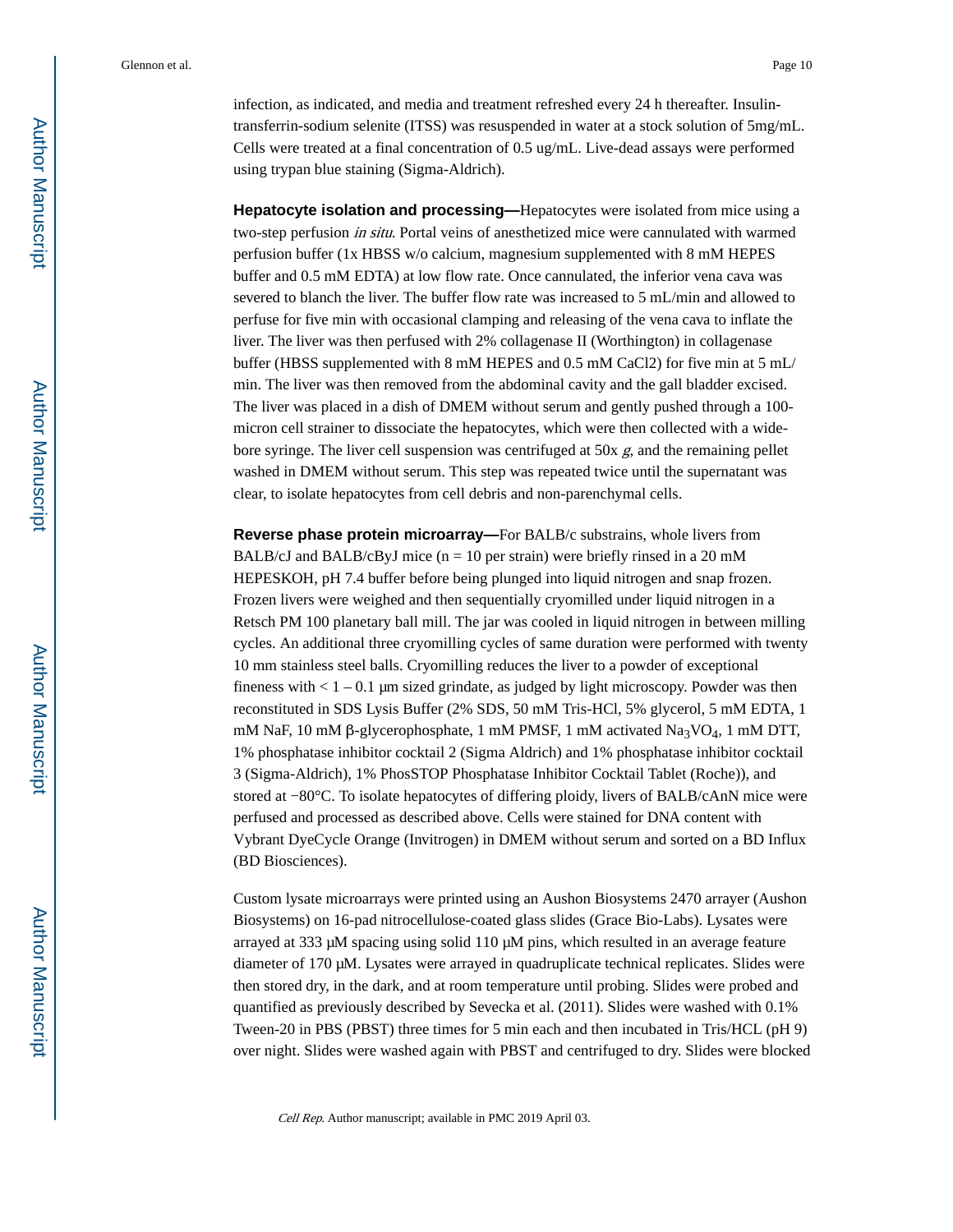with 5% BSA in PBST for 1 h at 4°C. Silicon gaskets and bottomless 16-well plates (Grace Bio-Labs) were attached and microarrays incubated in primary antibodies. Each microarray was probed with a rabbit antibody against the target protein (See Table S2 for antibody list) and mouse anti-b-actin (Cell Signaling Technologies) at 1:1000 in 5% BSA in PBST for 24 hours at 4°C. The antibodies chosen were previously validated to minimize this crossreactivity. Slides were washed three times with PBST and incubated with secondary antibodies AlexaFluor-647 donkey anti-rabbit and AlexaFluor-555 goat anti-mouse (ThermoFisher) at 1:1000 in 5% BSA in PBST for 24 h at 4°C. Slides were washed again and centrifuged dry. Slides were scanned using an Axon Genepix 400B Scanner. Spots were identified and intensities quantified using Innopsis Mapix software.

**In vitro immunofluorescence and quantification—** $3 \times 10^5$  **Hepa1–6 cells were** seeded in each well of an 8-well Permanox chamber slide (NUNC Inc.). Cells were infected with  $5 \times 10^4$  P. yoelii 17XNL sporozoites. Slides were centrifuged for 3 min at 515g in a hanging-bucket centrifuge to aid in sporozoite invasion. After 90 min, media containing extracellular sporozoites was aspirated, and fresh media containing drug or vehicle, was added. Media and drugs were changed every 24 h. LSs developed for 24 or 48 h, at which time cells were fixed with 10% formalin, blocked and permeabilized for 1 in PBS containing 0.1% Triton X-100 and 2% bovine serum albumin (BSA). Staining steps were performed in PBS supplemented with 2% BSA. Cells were stained using anti-sera to Plasmodium heat shock protein 70 (HSP70) at 4°C overnight, then visualized with the use of AlexaFluor-488 goat anti-mouse secondary antibody (Invitrogen). Cells were stained with DAPI to visualize both hepatocyte and parasite nuclei.

**Flow cytometry of infected and uninfected cells—** $5 \times 10^5$  **Hepa1–6 cells were** seeded in each well of a 24-well plate (Corning). After infection and/or treatment cells were harvested with 0.25% Trypsin-EDTA and fixed with Cytoperm/Cytofix (BD Biosciences). The cells were blocked with Perm/Wash (BD Biosciences) +2% BSA for one h at room temperature then stained overnight at 4 C with primary antibodies. Cells were washed three times with PBS then stained for one hour at room temperature with secondary antibodies. The cells were washed and suspended in PBS+5 mM EDTA. For ploidy measurements, RNase A (0.1 mg/mL) and FxCycle Far Red Stain (Invitrogen) were added to the resuspension medium. Infection rate, protein signal, and DNA content were measured by flow cytometry on an LSRII (Becton-Dickson) and analyzed by FlowJo (Tree Star). Antibodies used include rabbit anti-p-RPS6 (S235/6) at 1:200 (Cell Signaling Technologies), mouse anti-RPS6 at 1:100, (Cell Signaling Technologies), mouse anti-β-actin (Cell Signaling Technologies), T. gondii P30 mouse monoclonal antibody at 1:1000 (Novus Biologicals), goat anti-mouse conjugated to AlexaFluor 488 (Invitrogen) at 1:1000, donkey anti-rabbit conjugated to AlexaFluor 647 (Invitrogen) at 1:1000, and a monoclonal antibody to P. yoelii Circumsporozoite protein (CSP) conjugated to AlexaFluor 488 (Life Technologies) at 1:500. Anti-b-actin and anti-p-RPS6 antibodies were not cross-reactive with extracellular P. yoelii sporozoites or T. gondii tachyzoites (Figure S6).

**Immunofluorescence Microscopy—Extracellular sporozoites and tachyzoites were** fixed and stained with antibodies as described above. Images were acquired with a  $100 \times 1.4$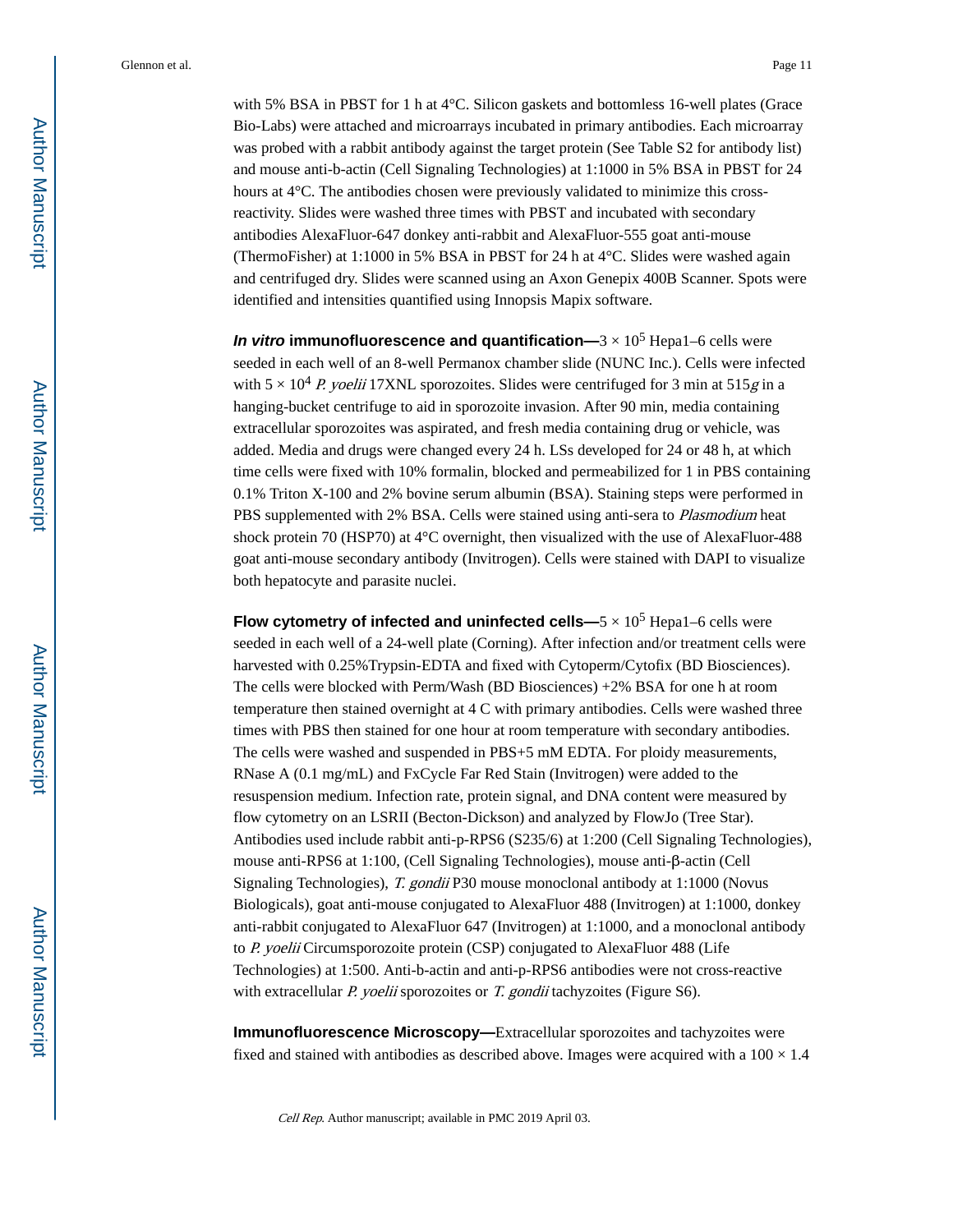NA objective (Olympus) on a DeltaVision Elite High Resolution Microscope (GE Healthcare Life Sciences). The sides of each pixel represent  $64.5 \times 64.5$  nm and z stacks were acquired at 300 nm intervals. Approximately 10 slices were acquired per image stack. For deconvolution, the 3D datasets were processed to remove noise and reassign blur by an iterative Classic Maximum Likelihood Estimation widefield algorithm provided by Huygens Professional Software (Scientific Volume Imaging BV, the Netherlands).

**Western blotting—**For BALB/c blots, whole liver lysate was gathered as described above. For drug treatments, 1x10<sup>6</sup> Hepa1–6 cells were seeded in each well of a 6-well plate. Drugs or a DMSO control were added to the medium, and cells were incubated for 22 h. Insulintransferrin-sodium selenite (ITSS) was then added to the medium for 30 min to stimulate cells. Media was aspirated and cells were lysed in an SDS lysis buffer at 4°C for 30 min, then at room temperature for 30 min. Lysate was harvested and filtered in AcroPrep Advance filter plates (Pall Corporation) spun for 45 min at 3500 rpm. 4x Western Loading Dye (Invitrogen) was added and lysates were boiled for 5 min. Proteins were run on Bolt 4%–12% Bis-Tris Plus gels (Invitrogen), then transferred using the iBlot dry transfer system (Invitrogen).

Membranes were briefly rinsed in methanol then blocked for 1 h at room temperature in TBS+0.5% Tween-20+5% BSA. Primary antibodies were added and incubated at 4°C overnight. All primary antibodies were obtained from Cell Signaling Technologies, and were used at a 1:1000 working concentration. Blots were then washed 3x 10 minutes in TBS-Tween, then incubated in TBS-Tween-BSA with secondary antibodies (anti-mouse 800, 1:10,000 and anti-rabbit 680, 1:10,000; Li-Cor). Blots were washed a second time, allowed to dry, and visualized and analyzed on an Odyssey IR scanner (Li-Cor). Protein levels were quantified by measuring IR signal and all data were normalized to μ-actin. Antibodies for p-RPS6 and b-actin were incubated with and found to have no reactivity against extracellular P. yoelii sporozoites or T. gondii tachyzoites (Figure S6).

**In vivo treatment and infection—**Drugs were prepared by initial suspending in DMSO to a stock solution, then diluting the stock in warmed PBS and Tween-80, gently pipetting to avoid precipitation. Final vehicle was 2% DMSO+5% Tween-80+drug: BI-D1840 (50 mg/kg) or LY2584702 tosylate (12.5 mg/kg). Drug was injected intraperitoneally every 24 h at days 1, 0, and 1. At day 0,  $5x10<sup>4</sup> P$ . *yoelii* GFP-Luc sporozoites were injected via tail vein. Liver stage burden of PyGFP-luc development was monitored by in vivo bioluminescence imaging (IVIS) as described below.

**In vivo bioluminescent imaging of liver-stage development—**Luciferase activity in animals was visualized through imaging of whole bodies using the in vivo Imaging System (Caliper Life Sciences). Mice were injected intraperitoneally with 100 μL of RediJect D-Luciferin (Perkin Elmer) prior to being anesthetized using the isofluraneanesthesia system (XGI-8, Caliper Life Sciences). Bioluminescence images were acquired with a 10 cm field of view, medium binning factor, and an exposure time of 3–5 min. Quantitative analysis of bioluminescence was performed by measuring the luminescence signal intensity using the region of interest (ROI) settings of the Living Image 3.0 software.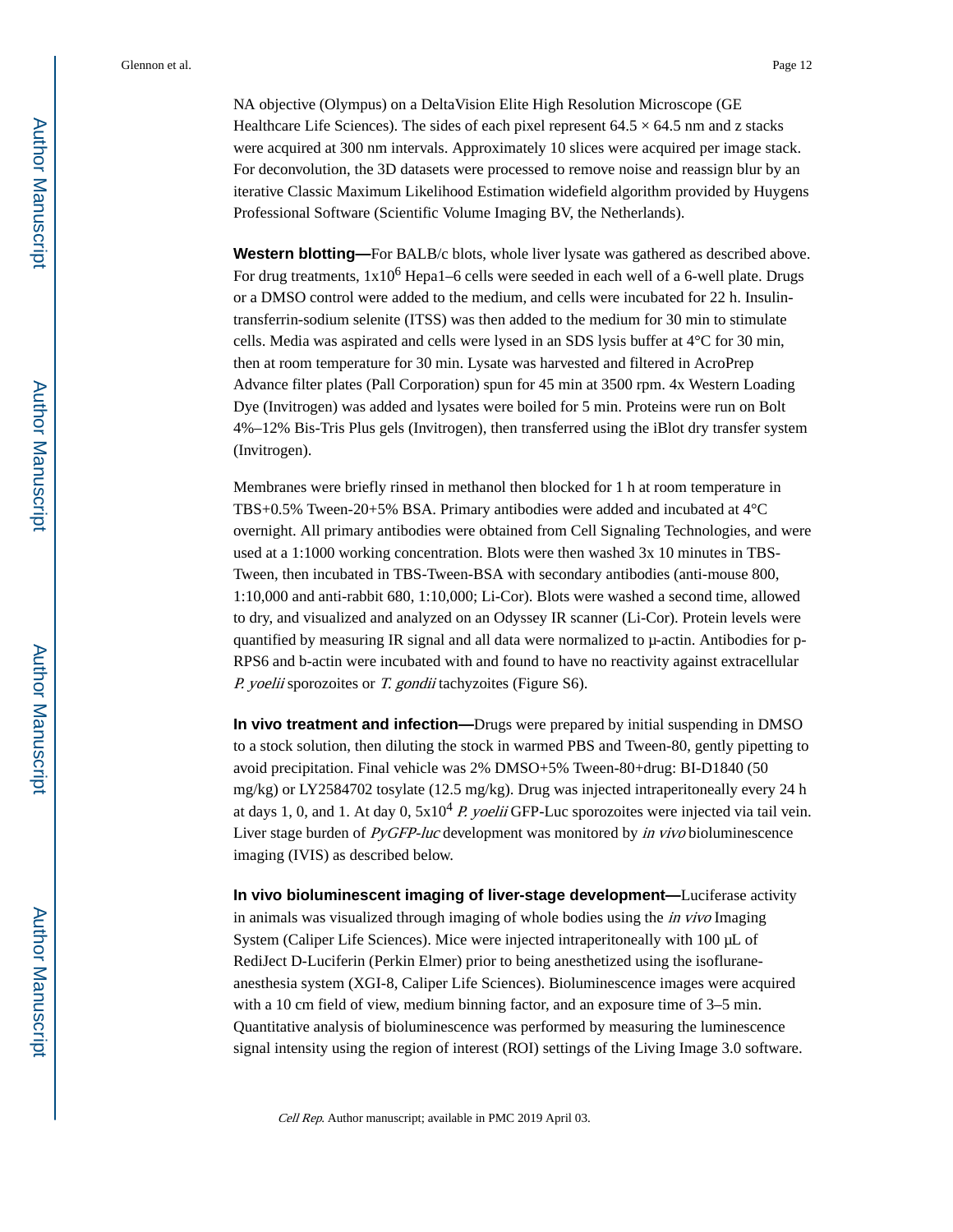ROIs were placed around the abdominal area at the location of the liver and background luminescence subtracted based on background ROI measurements on the lower abdomen.

## **QUANTIFICATION AND STATISTICAL ANALYSIS**

Innopsis Mapix software was used to quantify lysate array spot signal intensity. Living Image 3.0 software was used to quantify luciferase activity in infected mice. An iterative Classic Maximum Likelihood Estimation widefield algorithm provided by Huygens Professional Software was used to process immunofluorescence images of sporozoites, as described in the immunofluorescence microscopy method details section. FlowJo was used to visualize and quantify all flow cytometry data. Representative FlowJo plots are shown in Figures S1 and S4. GraphPad Prism 7 was used for all statistical analyses. Statistical details for each experiment can be found in the figure legends, including the number of technical and biological replicates performed.

For in vivo experiments a biological replicate consisted of an individual mouse or, for LS size measurement, individual parasites. For in vitro experiments 3 or more biological replicates were performed, using separate passages of cells and parasites. For in vitro experiments three technical replicates (wells of cells plated, infected, and treated side by side) were performed in each biological replicate. For protein lysate arrays quadruplicate technical replicates of each biological replicate were printed and the mean signal used. Means and individual data points are shown on all bar graphs. Standard error is shown in Table 1. Data were analyzed using Student's t test, linear regression, or Pearson's Correlation Coefficient as indicated in the figure legends. No data points were excluded. P value < 0.05 was used as the statistical significance threshold.

### **Supplementary Material**

Refer to Web version on PubMed Central for supplementary material.

## **ACKNOWLEDGMENTS**

We thank Photini Sinnis and Fidel Zavala for the P. yoelii Hsp70 antisera and Marilyn Parsons for the T. gondii strain. We thank the Center for Infectious Disease Research vivarium staff for their work with mice. All work was done according to Institutional Animal Care and Use Committee (IACUC) procedures and protocols. This work was supported by NIH grants R01GM101183 (to A.K.), 1K99/R00AI111785 (to A.K.), T32 Postdoctoral Fellowship AI07509 (to E.K.K.G.), and P41 GM109824 (to J.D.A.). F.D.M. is a postdoctoral fellow of the Canadian Institutes of Health Research. L.S.A. was supported by the Department of Defense NDSEG fellowship.

## **REFERENCES**

- Albuquerque SS, Carret C, Grosso AR, Tarun AS, Peng X, Kappe SH, Prudêncio M, and Mota MM (2009). Host cell transcriptional profiling during malaria liver stage infection reveals a coordinated and sequential set of biological events. BMC Genomics 10, 270. [PubMed: 19534804]
- Arang N, Kain HS, Glennon EK, Bello T, Dudgeon DR, Walter ENF, Gujral TS, and Kaushansky A (2017). Identifying host regulators and inhibitors of liver stage malaria infection using kinase activity profiles. Nat. Commun 8, 1232. [PubMed: 29089541]
- Austin LS, Kaushansky A, and Kappe SH (2014). Susceptibility to Plasmodium liver stage infection is altered by hepatocyte polyploidy. Cell. Microbiol 16, 784–795. [PubMed: 24612025]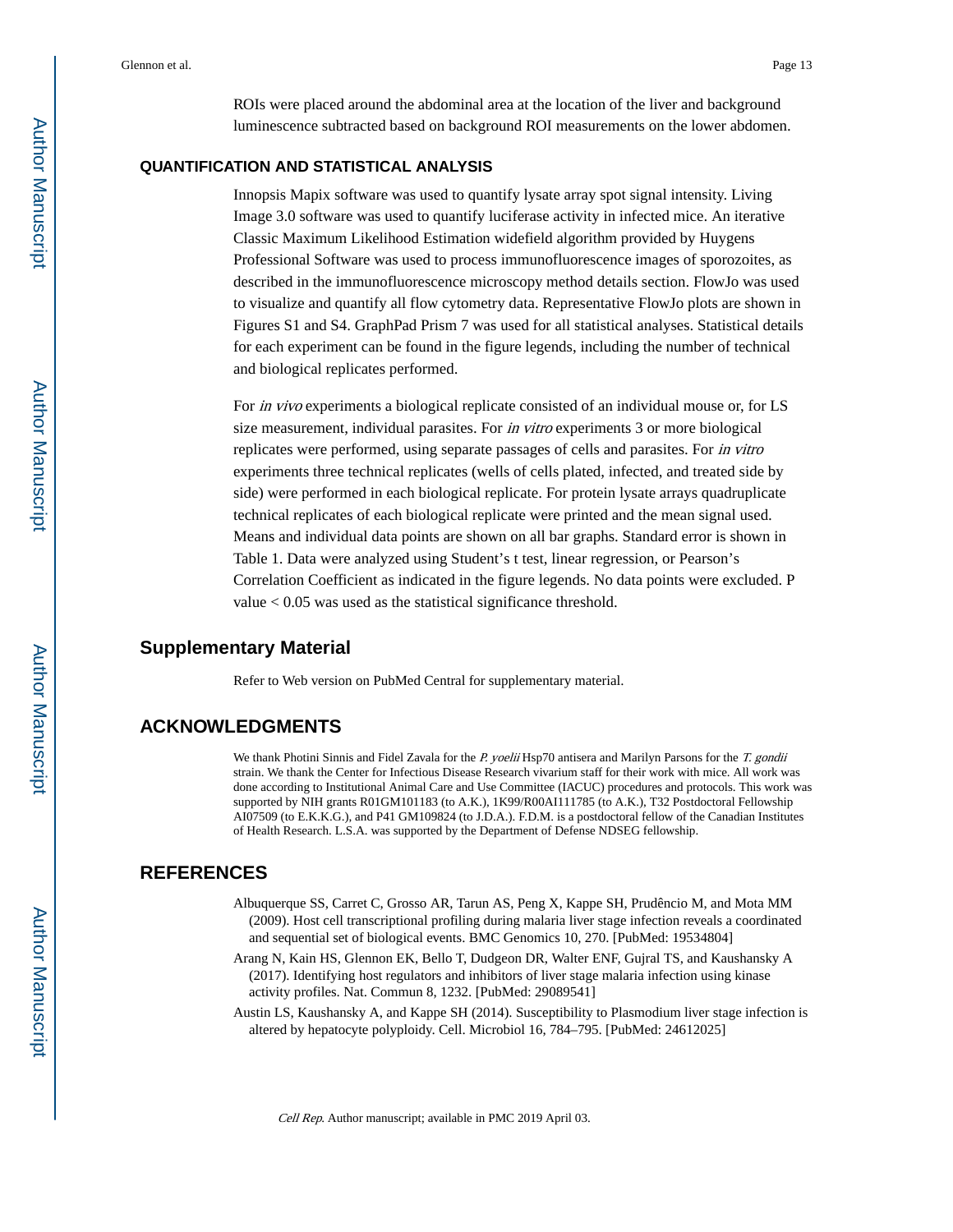- Bandi HR, Ferrari S, Krieg J, Meyer HE, and Thomas G (1993). Identification of 40 S ribosomal protein S6 phosphorylation sites in Swiss mouse 3T3 fibroblasts stimulated with serum. J. Biol. Chem 268, 4530–4533. [PubMed: 8440735]
- Bell TM, Espina V, Senina S, Woodson C, Brahms A, Carey B, Lin SC, Lundberg L, Pinkham C, Baer A, et al. (2017). Rapamycin modulation of p70 S6 kinase signaling inhibits Rift Valley fever virus pathogenesis. Antiviral Res. 143, 162–175. [PubMed: 28442428]
- Calvisi DF, Wang C, Ho C, Ladu S, Lee SA, Mattu S, Destefanis G, Delogu S, Zimmermann A, Ericsson J, et al. (2011). Increased lipogenesis, induced by AKT-mTORC1-RPS6 signaling, promotes development of human hepatocellular carcinoma. Gastroenterology 140, 1071–1083. [PubMed: 21147110]
- Douglass AN, Kain HS, Abdullahi M, Arang N, Austin LS, Mikolajczak SA, Billman ZP, Hume JC, Murphy SC, Kappe SH, et al. (2015). Host-based prophylaxis successfully targets liver stage malaria parasites. Mol. Ther 23, 857–865. [PubMed: 25648263]
- Gressner AM, and Wool IG (1974). The phosphorylation of liver ribosomal proteins in vivo. Evidence that only a single small subunit protein (S6) is phosphorylated. J. Biol. Chem 249, 6917–6925. [PubMed: 4423396]
- Gueirard P, Tavares J, Thiberge S, Bernex F, Ishino T, Milon G, Franke-Fayard B, Janse CJ, Ménard R, and Amino R (2010). Development of the malaria parasite in the skin of the mammalian host. Proc. Natl. Acad. Sci. USA 107, 18640–18645. [PubMed: 20921402]
- Inácio P, Zuzarte-Luís V, Ruivo MT, Falkard B, Nagaraj N, Rooijers K, Mann M, Mair G, Fidock DA, and Mota MM (2015). Parasite-induced ER stress response in hepatocytes facilitates Plasmodium liver stage infection. EMBO Rep. 16, 955–964. [PubMed: 26113366]
- Itani S, Torii M, and Ishino T (2014). D-glucose concentration is the key factor facilitating liver stage maturation of Plasmodium. Parasitol. Int 63, 584–590. [PubMed: 24691399]
- Itoe MA, Sampaio JL, Cabal GG, Real E, Zuzarte-Luis V, March S, Bhatia SN, Frischknecht F, Thiele C, Shevchenko A, and Mota MM (2014). Host cell phosphatidylcholine is a key mediator of malaria parasite survival during liver stage infection. Cell Host Microbe 16, 778–786. [PubMed: 25498345]
- Jakubowicz T, and Leader DP (1987). Activation of a ribosomal protein S6 kinase in mouse fibroblasts during infection with herpesvirus. Eur. J. Biochem 168, 371–376. [PubMed: 2822412]
- Jeon YJ, Kim IK, Hong SH, Nan H, Kim HJ, Lee HJ, Masuda ES, Meyuhas O, Oh BH, and Jung YK (2008). Ribosomal protein S6 is a selective mediator of TRAIL-apoptotic signaling. Oncogene 27, 4344–4352. [PubMed: 18362888]
- Kaushansky A, and Kappe SH (2015). Host ER stress during malaria parasite infection. EMBO Rep. 16, 883–884. [PubMed: 26138101]
- Kaushansky A, Ye AS, Austin LS, Mikolajczak SA, Vaughan AM, Camargo N, Metzger PG, Douglass AN, MacBeath G, and Kappe SH (2013). Suppression of host p53 is critical for Plasmodium liverstage infection. Cell Rep. 3, 630–637. [PubMed: 23478020]
- Kaushansky A, Austin LS, Mikolajczak SA, Lo FY, Miller JL, Douglass AN, Arang N, Vaughan AM, Gardner MJ, and Kappe SH (2015a). Susceptibility to Plasmodium yoelii preerythrocytic infection in BALB/c substrains is determined at the point of hepatocyte invasion. Infect. Immun 83, 39–47. [PubMed: 25312960]
- Kaushansky A, Douglass AN, Arang N, Vigdorovich V, Dambrauskas N, Kain HS, Austin LS, Sather DN, and Kappe SH (2015b). Malaria parasites target the hepatocyte receptor EphA2 for successful host infection. Science 350, 1089–1092. [PubMed: 26612952]
- Khalaileh A, Dreazen A, Khatib A, Apel R, Swisa A, Kidess-Bassir N, Maitra A, Meyuhas O, Dor Y, and Zamir G (2013). Phosphorylation of ribosomal protein S6 attenuates DNA damage and tumor suppression during development of pancreatic cancer. Cancer Res. 73, 1811–1820. [PubMed: 23361300]
- Khan ZM, and Vanderberg JP (1991). Role of host cellular response in differential susceptibility of nonimmunized BALB/c mice to Plasmodium berghei and Plasmodium yoelii sporozoites. Infect. Immun 59, 2529–2534. [PubMed: 1855974]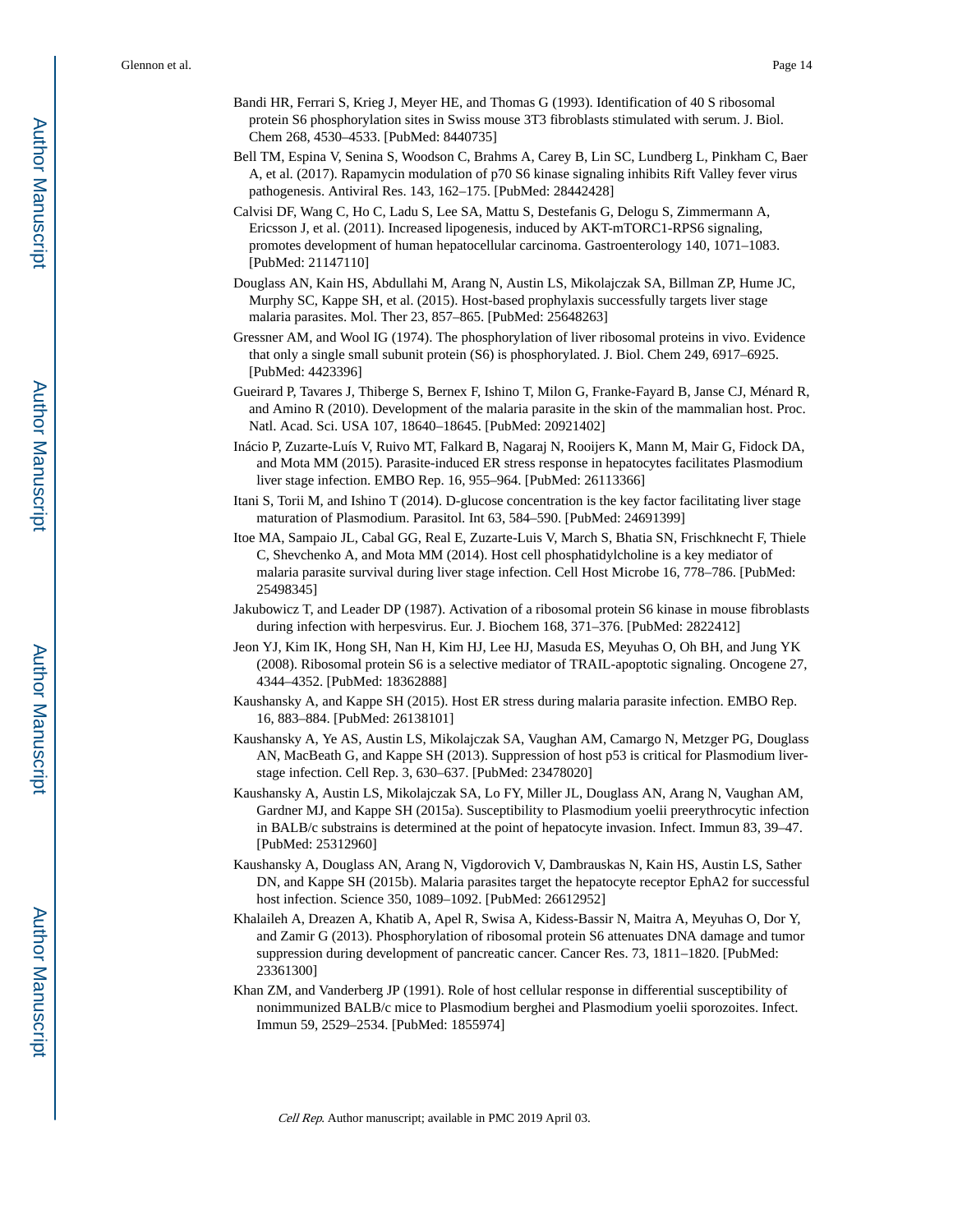- Krieg J, Hofsteenge J, and Thomas G (1988). Identification of the 40 S ribosomal protein S6 phosphorylation sites induced by cycloheximide. J. Biol. Chem 263, 11473–11477. [PubMed: 3403539]
- Liehl P, Zuzarte-Luís V, Chan J, Zillinger T, Baptista F, Carapau D, Konert M, Hanson KK, Carret C, Lassnig C, et al. (2014). Host-cell sensors for Plasmodium activate innate immunity against liverstage infection. Nat. Med 20, 47–53. [PubMed: 24362933]
- Liehl P, Meireles P, Albuquerque IS, Pinkevych M, Baptista F, Mota MM, Davenport MP, and Prudencio M (2015). Innate immunity induced by Plasmodium liver infection inhibits malaria reinfections. Infect. Immun 83, 1172–1180. [PubMed: 25583524]
- Lu P, Prost S, Caldwell H, Tugwood JD, Betton GR, and Harrison DJ (2007). Microarray analysis of gene expression of mouse hepatocytes of different ploidy. Mamm. Genome 18, 617–626. [PubMed: 17726633]
- March S, Ng S, Velmurugan S, Galstian A, Shan J, Logan DJ, Carpenter AE, Thomas D, Sim BK, Mota MM, et al. (2013). A microscale human liver platform that supports the hepatic stages of Plasmodium falciparum and vivax. Cell Host Microbe 14, 104–115. [PubMed: 23870318]
- Meireles P, Mendes AM, Aroeira RI, Mounce BC, Vignuzzi M, Staines HM, and Prudencio M (2017). Uptake and metabolism of arginine impact Plasmodium development in the liver. Sci. Rep 7, 4072. [PubMed: 28642498]
- Meyuhas O (2015). Ribosomal protein S6 phosphorylation: four decades of research. Int. Rev. Cell Mol. Biol 320, 41–73.
- Miller JL, Murray S, Vaughan AM, Harupa A, Sack B, Baldwin M, Crispe IN, and Kappe SH (2013). Quantitative bioluminescent imaging of pre-erythrocytic malaria parasite infection using luciferase-expressing Plasmodium yoelii. PLoS ONE 8, e60820. [PubMed: 23593316]
- Miller JL, Sack BK, Baldwin M, Vaughan AM, and Kappe SH (2014). Interferon-mediated innate immune responses against malaria parasite liver stages. Cell Rep. 7, 436–447. [PubMed: 24703850]
- Neise D, Sohn D, Stefanski A, Goto H, Inagaki M, Wesselborg S, Budach W, Stühler K, and Jänicke RU (2013). The p90 ribosomal S6 kinase (RSK) inhibitor BI-D1870 prevents gamma irradiationinduced apoptosis and mediates senescence via RSK- and p53-independent accumulation of p21WAF1/CIP1. Cell Death Dis. 4, e859. [PubMed: 24136223]
- Øvrebø JI, and Edgar BA (2018). Polyploidy in tissue homeostasis and regeneration. Development 145, dev156034. [PubMed: 30021843]
- Paweletz CP, Charboneau L, Bichsel VE, Simone NL, Chen T, Gillespie JW, Emmert-Buck MR, Roth MJ, Petricoin EF, III, and Liotta LA (2001). Reverse phase protein microarrays which capture disease progression show activation of pro-survival pathways at the cancer invasion front. Oncogene 20, 1981–1989.
- Pende M, Kozma SC, Jaquet M, Oorschot V, Burcelin R, Le Marchand-Brustel Y, Klumperman J, Thorens B, and Thomas G (2000). Hypoinsulinaemia, glucose intolerance and diminished beta-cell size in S6K1-deficient mice. Nature 408, 994–997. [PubMed: 11140689]
- Pende M, Um SH, Mieulet V, Sticker M, Goss VL, Mestan J, Mueller M, Fumagalli S, Kozma SC, and Thomas G (2004).  $S6K1(-/-)/S6K2(-/-)$  mice exhibit perinatal lethality and rapamycin-sensitive  $5^{0}$ terminal oligopyrimidine mRNA translation and reveal a mitogen-activated protein kinasedependent S6 kinase pathway. Mol. Cell. Biol 24, 3112–3124. [PubMed: 15060135]
- Posfai D, Sylvester K, Reddy A, Ganley JG, Wirth J, Cullen QE, Dave T, Kato N, Dave SS, and Derbyshire ER (2018). Plasmodium parasite exploits host aquaporin-3 during liver stage malaria infection. PLoS Pathog. 14, e1007057. [PubMed: 29775485]
- Prudêncio M, Rodrigues CD, Hannus M, Martin C, Real E, Gonçalves LA, Carret C, Dorkin R, Röhl I, Jahn-Hoffmann K, et al. (2008). Kinome-wide RNAi screen implicates at least 5 host hepatocyte kinases in Plasmodium sporozoite infection. PLoS Pathog. 4, e1000201. [PubMed: 18989463]
- Roffé M, Lupinacci FC, Soares LC, Hajj GN, and Martins VR (2015). Two widely used RSK inhibitors, BI-D1870 and SL0101, alter mTORC1 signaling in a RSK-independent manner. Cell. Signal 27, 1630–1642. [PubMed: 25889895]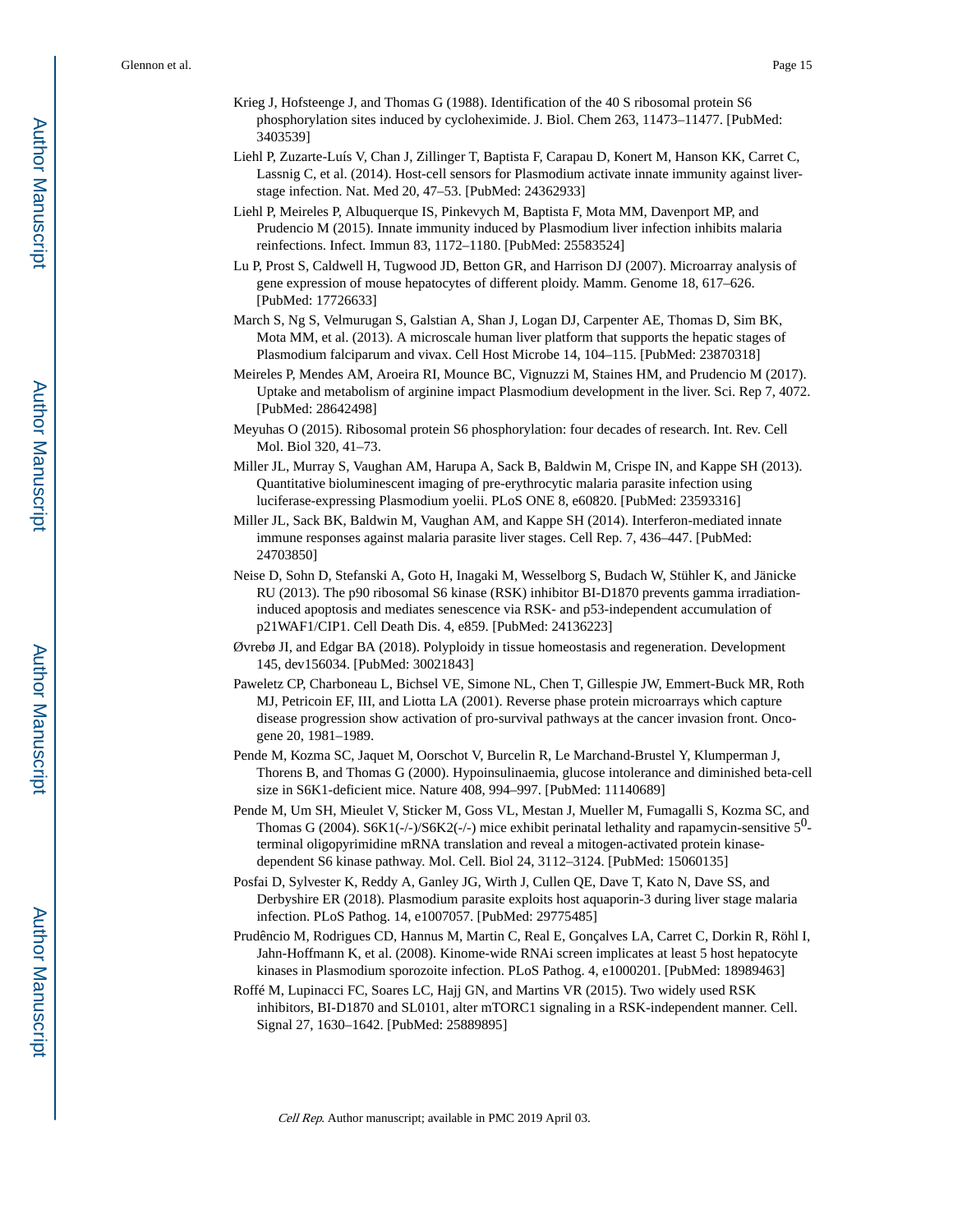- Ruivo MTG, Vera IM, Sales-Dias J, Meireles P, Gural N, Bhatia SN, Mota MM, and Mancio-Silva L (2016). Host AMPK is a modulator of Plasmodium liver infection. Cell Rep. 16, 2539–2545. [PubMed: 27568570]
- Ruvinsky I, and Meyuhas O (2006). Ribosomal protein S6 phosphorylation: from protein synthesis to cell size. Trends Biochem. Sci 31, 342–348. [PubMed: 16679021]
- Ruvinsky I, Sharon N, Lerer T, Cohen H, Stolovich-Rain M, Nir T, Dor Y, Zisman P, and Meyuhas O (2005). Ribosomal protein S6 phosphorylation is a determinant of cell size and glucose homeostasis. Genes Dev. 19, 2199–2211. [PubMed: 16166381]
- Sapkota GP, Cummings L, Newell FS, Armstrong C, Bain J, Frodin M, Grauert M, Hoffmann M, Schnapp G, Steegmaier M, et al. (2007). BID1870 is a specific inhibitor of the p90 RSK (ribosomal S6 kinase) isoforms in vitro and in vivo. Biochem. J 401, 29–38. [PubMed: 17040210]
- Scheele S, Geiger JA, DeRocher AE, Choi R, Smith TR, Hulverson MA, Vidadala RSR, Barrett LK, Maly DJ, Merritt EA, et al. (2018). Toxoplasma calcium-dependent protein kinase 1 inhibitors: probing activity and resistance using cellular thermal shift assays. Antimicrob. Agents Chemother 62, e00051–e18. [PubMed: 29555627]
- Scheller LF, Wirtz RA, and Azad AF (1994). Susceptibility of different strains of mice to hepatic infection with Plasmodium berghei. Infect. Immun 62, 4844–4847. [PubMed: 7927764]
- Sevecka M, Wolf-Yadlin A, and MacBeath G (2011). Lysate microarrays enable high-throughput, quantitative investigations of cellular signaling. Mol. Cell Proteomics 10, M110.005363.
- Silvie O, Greco C, Franetich JF, Dubart-Kupperschmitt A, Hannoun L, van Gemert GJ, Sauerwein RW, Levy S, Boucheix C, Rubinstein E, and Mazier D (2006). Expression of human CD81 differently affects host cell susceptibility to malaria sporozoites depending on the Plasmodium species. Cell. Microbiol 8, 1134–1146. [PubMed: 16819966]
- Sinturel F, Gerber A, Mauvoisin D, Wang J, Gatfield D, Stubblefield JJ, Green CB, Gachon F, and Schibler U (2017). Diurnal oscillations in liver mass and cell size accompany ribosome assembly cycles. Cell 169, 651–663.e14. [PubMed: 28475894]
- Tavares MR, Pavan IC, Amaral CL, Meneguello L, Luchessi AD, and Simabuco FM (2015). The S6K protein family in health and disease. Life Sci. 131, 1–10. [PubMed: 25818187]
- Thieleke-Matos C, Lopes da Silva M, Cabrita-Santos L, Portal MD, Rodrigues IP, Zuzarte-Luis V, Ramalho JS, Futter CE, Mota MM, Barral DC, and Seabra MC (2016). Host cell autophagy contributes to Plasmodium liver development. Cell. Microbiol 18, 437–450. [PubMed: 26399761]
- Tolcher A, Goldman J, Patnaik A, Papadopoulos KP, Westwood P, Kelly CS, Bumgardner W, Sams L, Geeganage S, Wang T, et al. (2014). A phase I trial of LY2584702 tosylate, a p70 S6 kinase inhibitor, in patients with advanced solid tumours. Eur. J. Cancer 50, 867–875. [PubMed: 24440085]
- Trampuz A, Jereb M, Muzlovic I, and Prabhu RM (2003). Clinical review: severe malaria. Crit. Care 7, 315–323. [PubMed: 12930555]
- Tsuji M, Mattei D, Nussenzweig TS, Eichinger D, and Zavala F (1994). Demonstration of heat-shock protein 70 in the sporozoite stage of malaria parasites. Parasitol Res 80, 16–21. [PubMed: 8153120]
- Vaughan AM, Aly AS, and Kappe SH (2008). Malaria parasite pre-erythrocytic stage infection: gliding and hiding. Cell Host Microbe 4, 209–218. [PubMed: 18779047]
- Wang Y, Weiss LM, and Orlofsky A (2009). Intracellular parasitism with Toxoplasma gondii stimulates mammalian-target-of-rapamycin-dependent host cell growth despite impaired signalling to S6K1 and 4E-BP1. Cell. Micro-biol 11, 983–1000.
- Wettenhall RE, Erikson E, and Maller JL (1992). Ordered multisite phosphorylation of Xenopus ribosomal protein S6 by S6 kinase II. J. Biol. Chem 267, 9021–9027. [PubMed: 1577739]
- Wittenberg AD, Azar S, Klochendler A, Stolovich-Rain M, Avraham S, Birnbaum L, Binder Gallimidi A, Katz M, Dor Y, and Meyuhas O (2016). Phosphorylated ribosomal protein S6 is required for Akt-driven hyper-plasia and malignant transformation, but not for hypertrophy, aneuploidy and hyperfunction of pancreatic b-cells. PLoS ONE 11, e0149995. [PubMed: 26919188]
- Yalaoui S, Huby T, Franetich JF, Gego A, Rametti A, Moreau M, Collet X, Siau A, van Gemert GJ, Sauerwein RW, et al. (2008). Scavenger receptor BI boosts hepatocyte permissiveness to Plasmodium infection. Cell Host Microbe 4, 283–292. [PubMed: 18779054]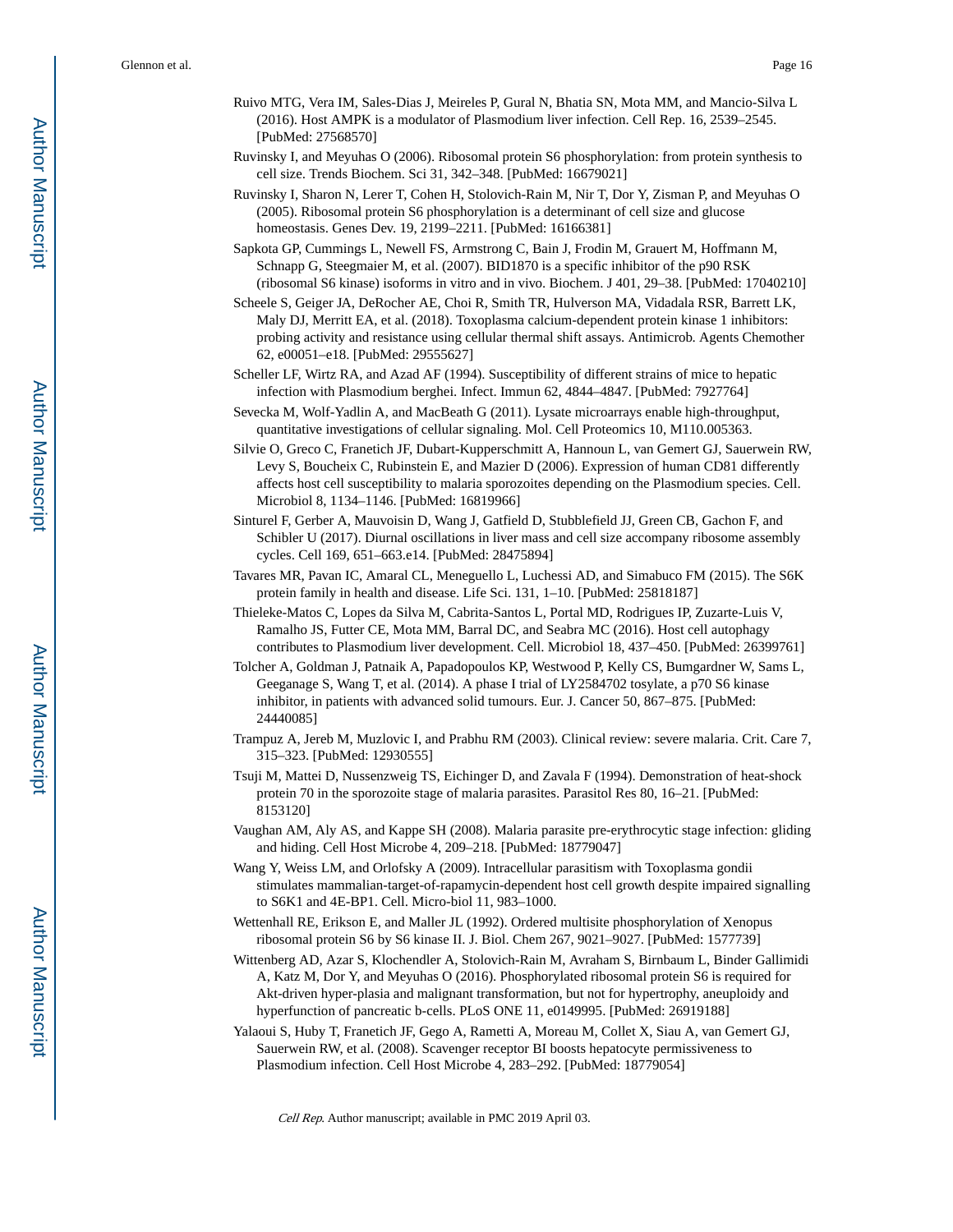Zuck M, Austin LS, Danziger SA, Aitchison JD, and Kaushansky A (2017). The promise of systems biology approaches for revealing host pathogen interactions in malaria. Front. Microbiol 8, 2183. [PubMed: 29201016]

Zuzarte-Luís V, Mello-Vieira J, Marreiros IM, Liehl P, Chora ȂF, Carret CK, Carvalho T, and Moto MM (2017). Dietary alterations modulate susceptibility to Plasmodium infection. Nat. Microbiol 2, 1600–1607. [PubMed: 28947801]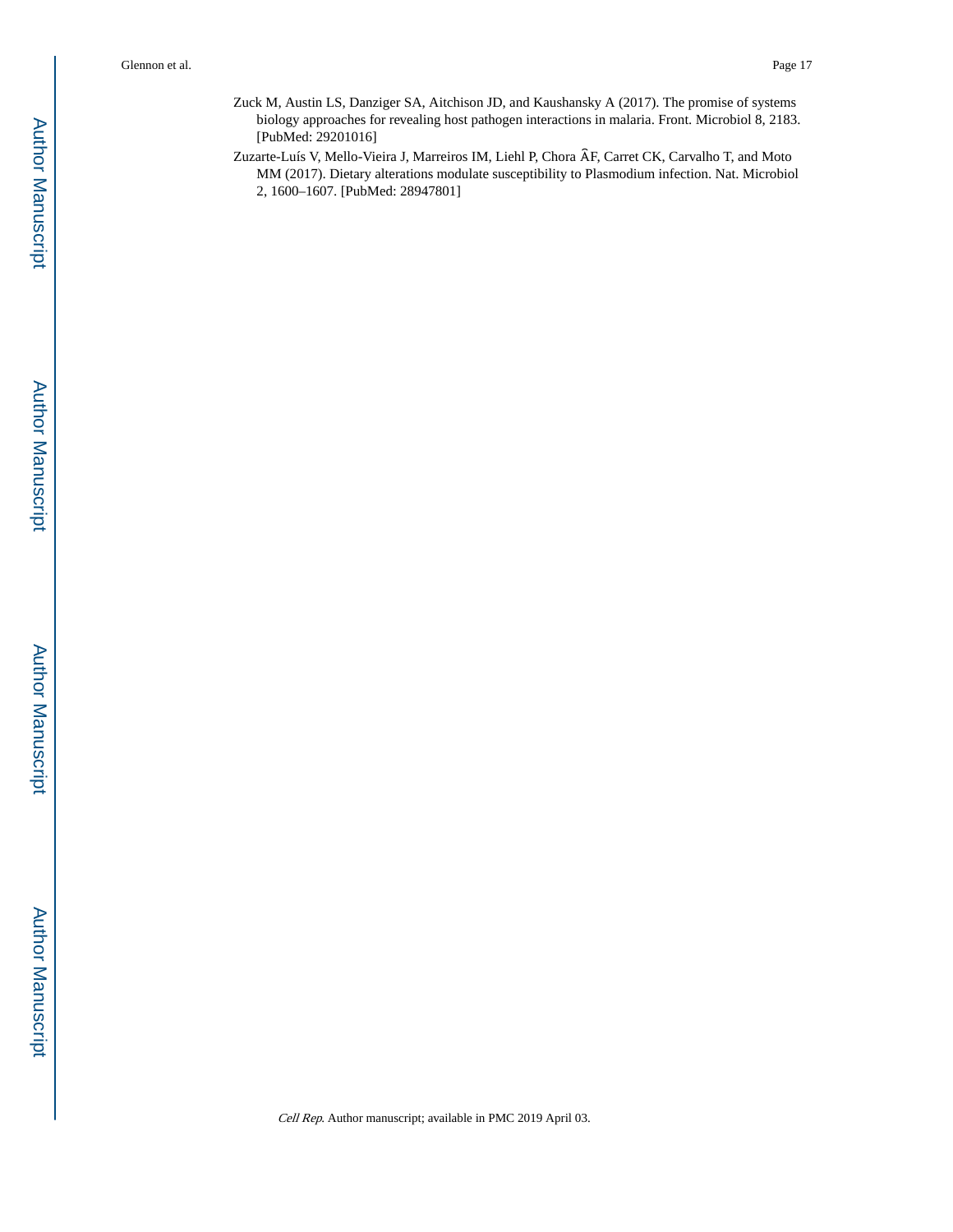# **Highlights**

**•** p-RPS6 is elevated in hepatocyte populations susceptible to Plasmodium (Py)

- **•** Inhibiting RPS6 phosphorylation prior to infection decreases Py infection
- **•** In Py-infected hepatocytes, canonical Akt/RPS6 signaling is disrupted
- **•** Response to insulin Is abrogated in Py-infected hepatocytes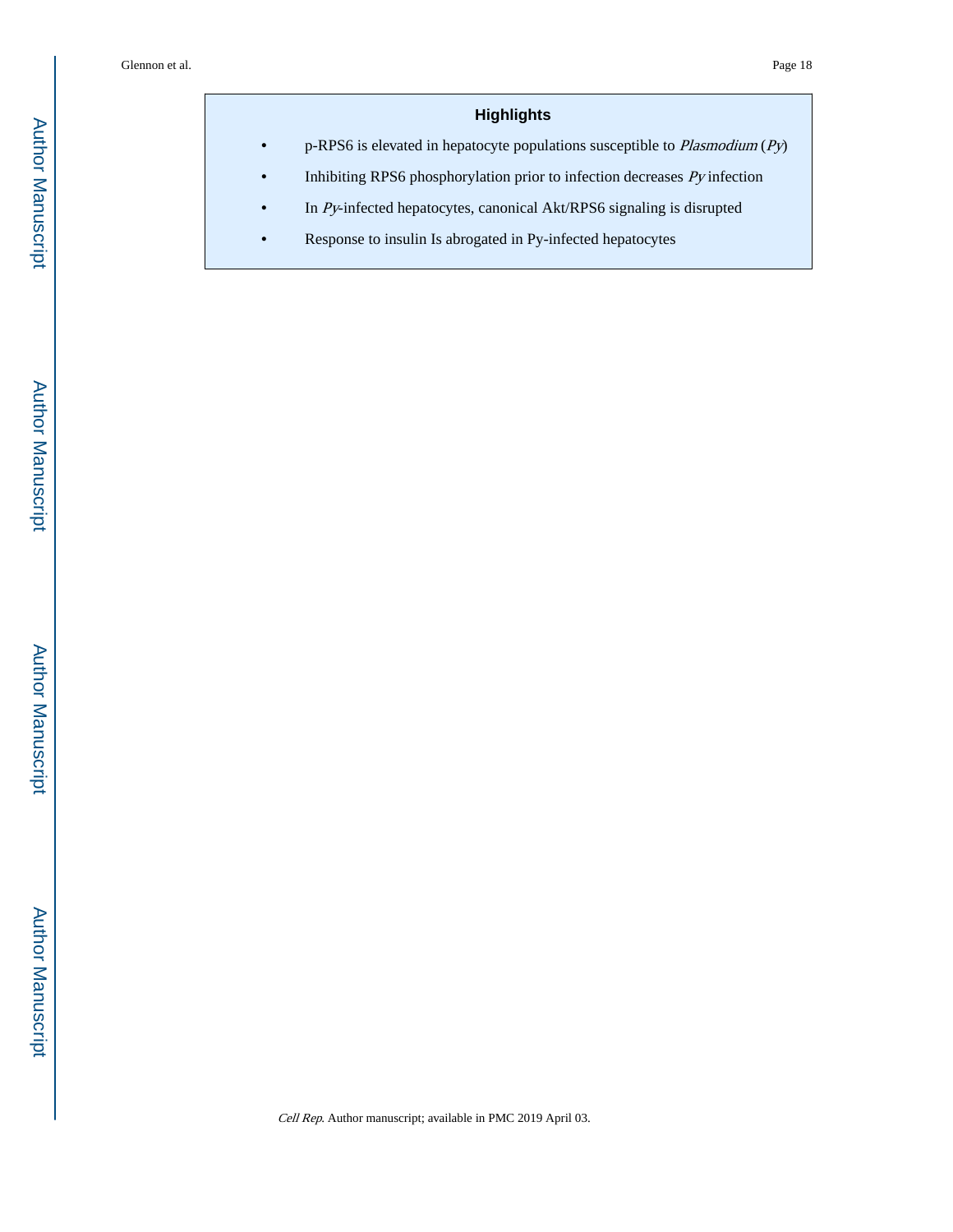

**Figure 1. Phosphorylated Ribosomal Protein S6 Is Elevated in** *P***.** *yoelii***-Susceptible Cell Populations**

(A and B) Log2 fold change in RPPA signal plotted against −log10 p value for each of 62 antibodies against total or phosphorylated protein in (A) livers of BALB/cJ ( $n = 10$ ) compared to BALB/cJ ( $n = 10$ ) mice and (B) 8n, compared to 2n, hepatocytes isolated from 10 BALB/cAnN mice. Signal from each antibody was normalized to β-actin.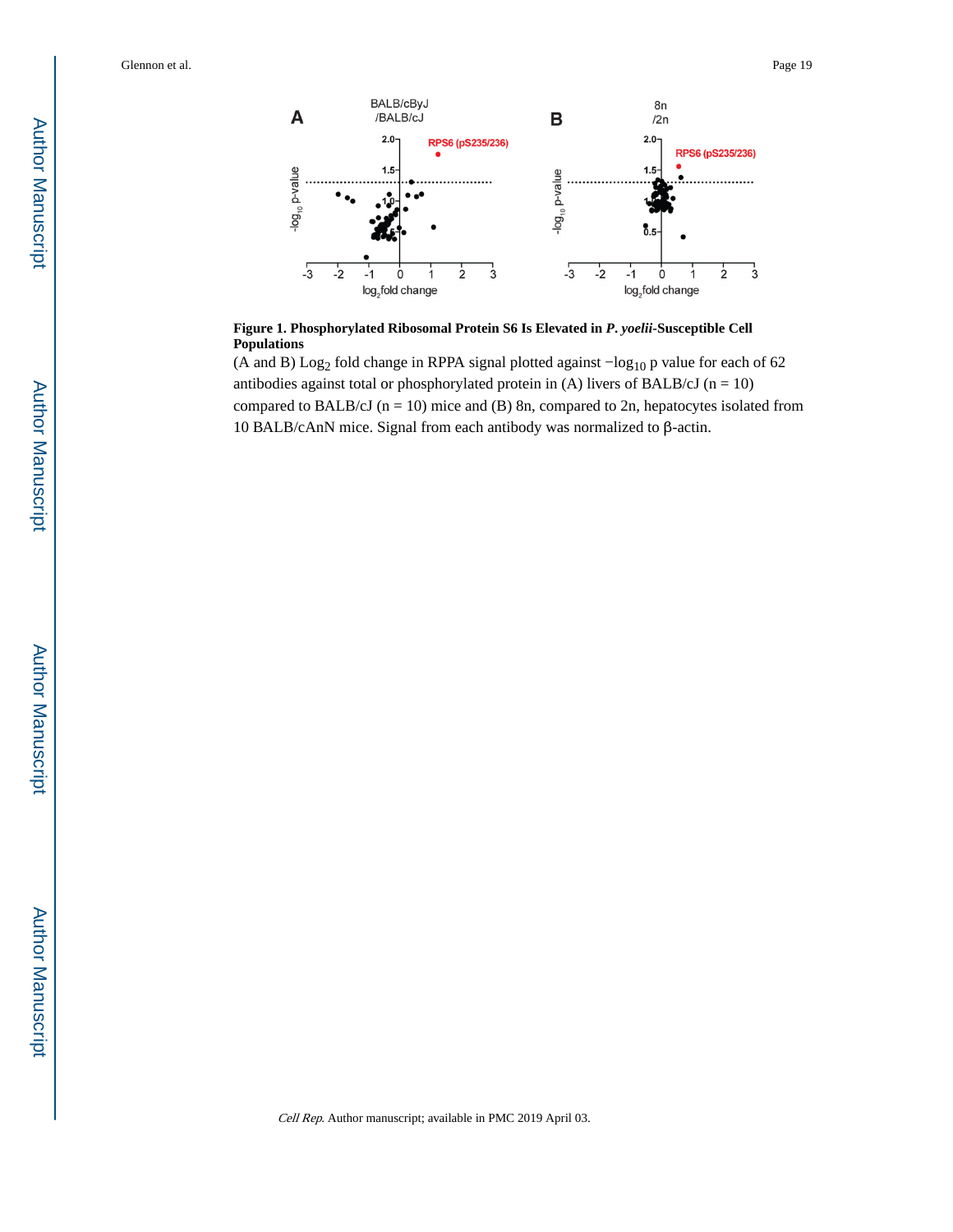

#### **Figure 2. Pre-treatment with S6 Kinase Inhibitors Reduces LS Burden**

(A) Schematic showing timing and duration of inhibitor treatment for experiments in (B)–

(F). Treatment regimes indicated in red reduced LS infection.

(B) Hepa1–6 cells were pre-treated with S6K inhibitor BI-D1870 (1 μM) or LY2584702  $(100 \text{ nM})$  for 22 h before and after infection with *P. yoelii* sporozoites. Cells were collected at 90 min, 24 h, and 48 h post-infection (hpi), and infection levels were measured by flow cytometry (90 min) or fluorescence microscopy (24 h and 48 h).

(C) Cells were treated with inhibitors for 22 h prior to infection and through invasion. Cells were fixed 24 hpi, and parasites were quantified by fluorescence microscopy.

(D) Cells were treated with inhibitors after invasion. Cells were fixed 24 hpi, and parasites were quantified by fluorescence microscopy.

(E) Cells were simultaneously treated with inhibitors and infected with P. yoelii sporozoites for 90 min, after which cells were washed. Cells were fixed 24 hpi, and parasites were quantified by fluorescent microscopy.

(F) Sporozoites were incubated with inhibitors and then washed before being added to untreated cells. Cells were fixed 24 hpi, and parasites were quantified by fluorescence microscopy. Data were assessed statistically by Student's t test. Data shown are from one of three biological replicates (see Table S2 for data from other biological replicates). Each point represents a technical replicate.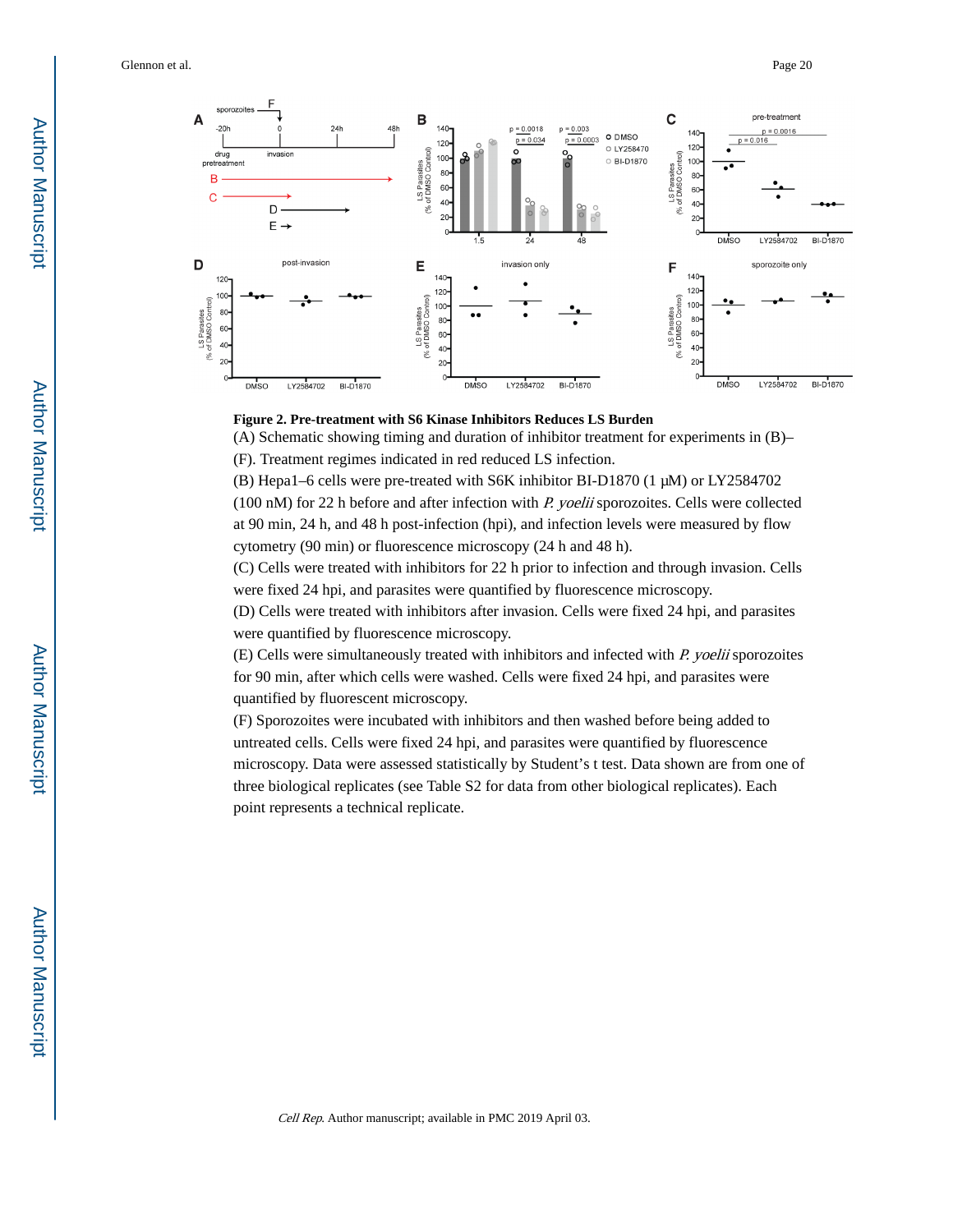

#### **Figure 3. Phosphorylation of RPS6 Is Increased in Infected Hepatocytes**

 $(A-C)$  Hepa1–6 cells were infected with *P. yoelii* sporozoites and collected at  $(A)$  3,  $(B)$  6, and (C) 24 hpi. p-RPS6 was quantified by flow cytometry in infected and uninfected cells, sorted by PyCSP staining. Data were assessed statistically by Student's t test. Data shown are from one of three biological replicates (see Table S2 for data from other biological replicates). Each point represents a technical replicate.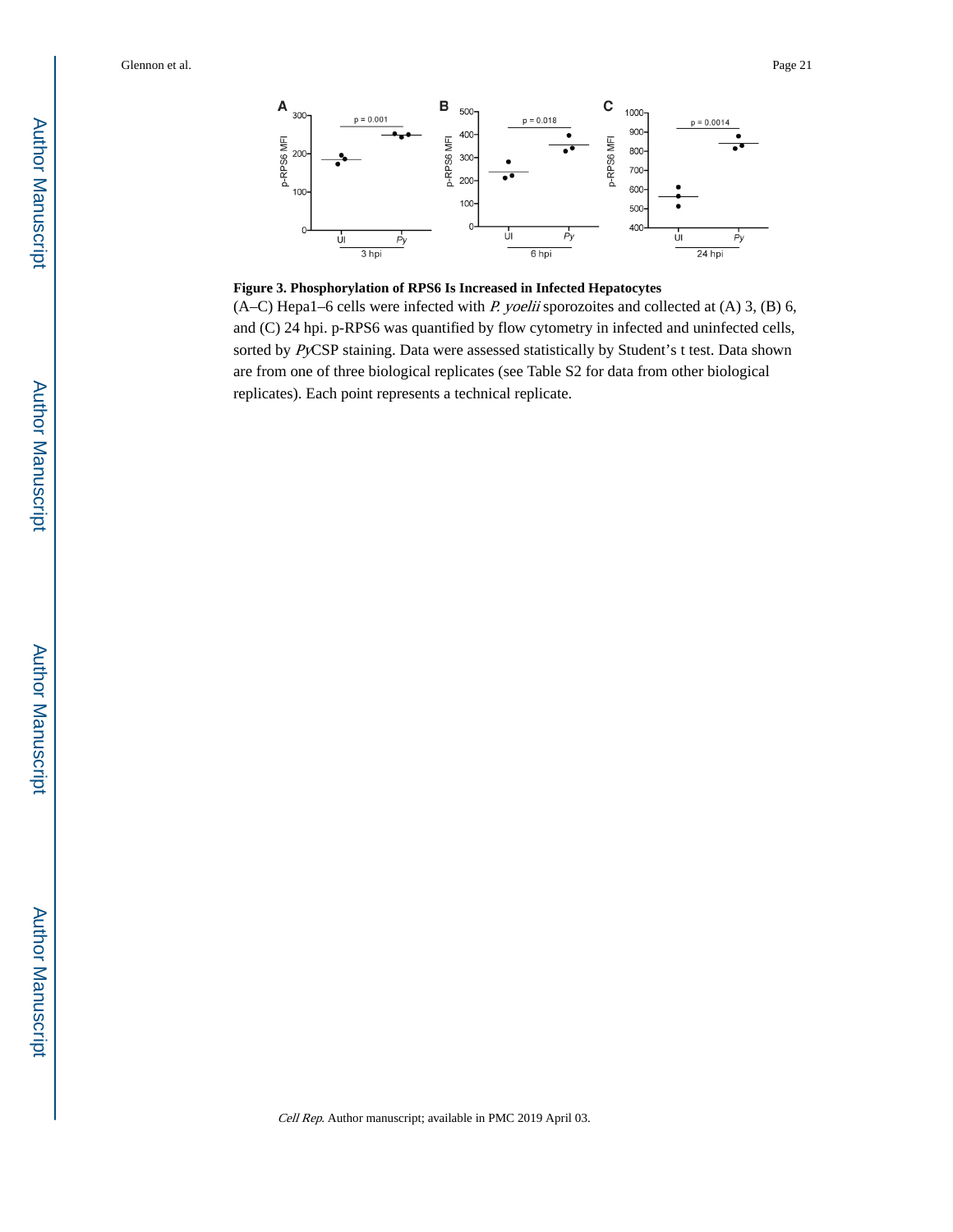



(A) Schematic of canonical signaling pathway leading from insulin stimulation to phosphorylation of RPS6.

(B) Cells were treated with insulin or infected with  $P$ . yoelii or  $T$ . gondii and collected over a time course from 3 to 48 h ( $n = 3$ ). Levels of p-AKT, p-P70S6K, and p-RPS6 were measured by RPPA. Signal from each antibody of interest was normalized to b-actin. Fold change in RPPA signal between treated and non-treated or infected and uninfected cells is plotted for each antibody pair. Each point represents a single sample from a single time point. Pearson values (P) were calculated as a measure of correlation between levels of each phosphorylated protein. See also Table S2.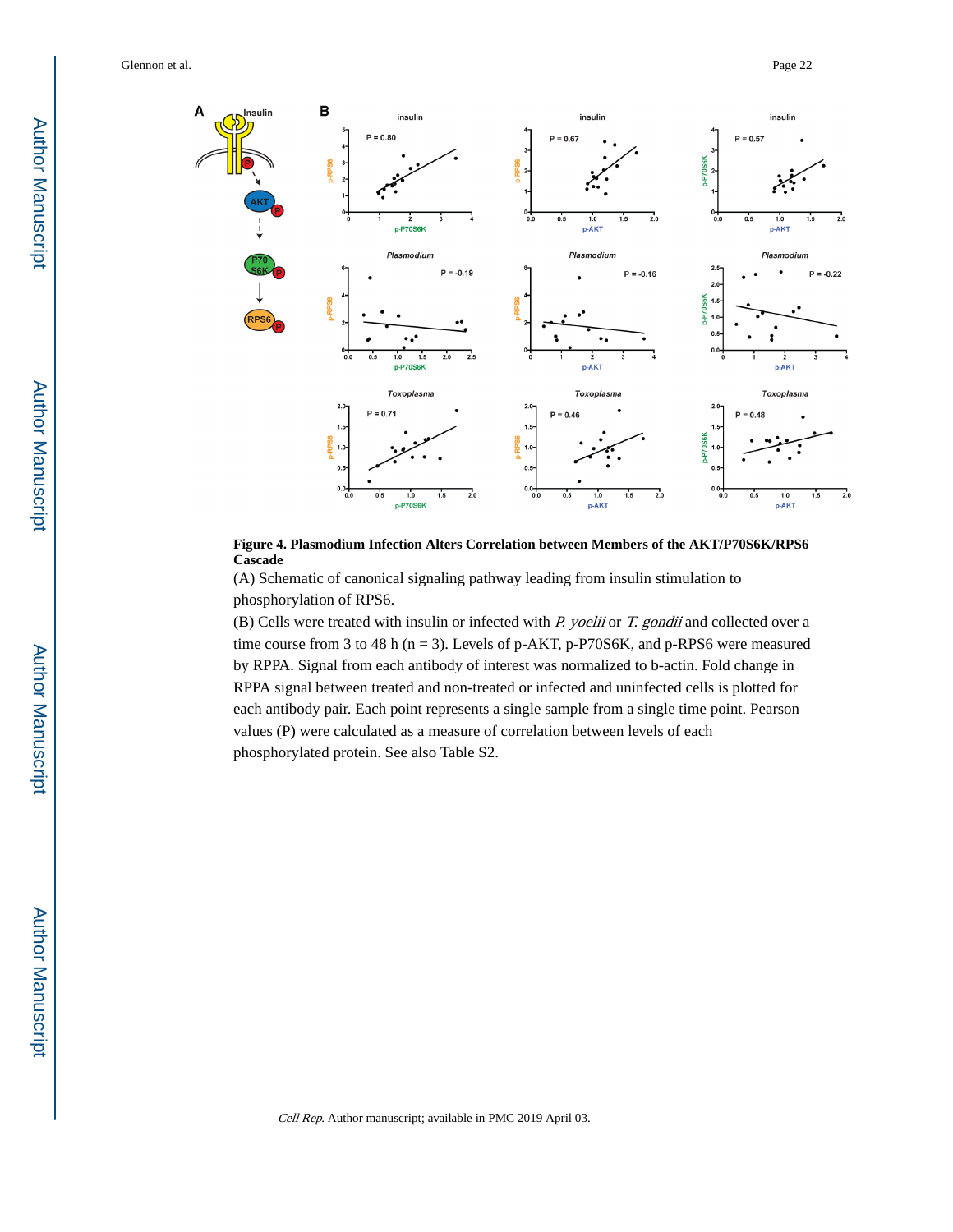Glennon et al. Page 23



### **Figure 5. Plasmodium Infection Prevents Phosphorylation of RPS6 in Response to Insulin Treatment**

(A) Fold change in p-RPS6 mean fluorescence intensity (MFI) between uninfected (UI) and P. yoelii-infected Hepa1–6 cells 24 hpi. Each point represents a biological replicate.  $(B)$  p-RPS6 MFI of Hepa1–6 cells that were either uninfected or infected with P. yoelii sporozoites for 24 h before treatment with insulin or a diluent control for 30 min. Data shown are from one of three biological replicates (see Table S2 for data from other biological replicates). Each point is a technical replicate.

(C) Fold change in p-RPS6 mean fluorescence intensity (MFI) between uninfected and T. gondii-infected Hepa1–6 cells 24 hpi. Each point represents a biological replicate. (D) p-RPS6 MFI of Hepa1–6 cells that were uninfected or infected with T. gondii for 24 h before treatment with insulin for 30 min. Data shown are from one of three biological replicates (see Table S2 for data from other biological replicates). Each point is a technical

replicate. Data were assessed statistically by Student's t test. (E) Schematic of proposed signaling pathways leading to phosphorylation of RPS6 in uninfected, Toxoplasma-infected, and Plasmodium-infected cells.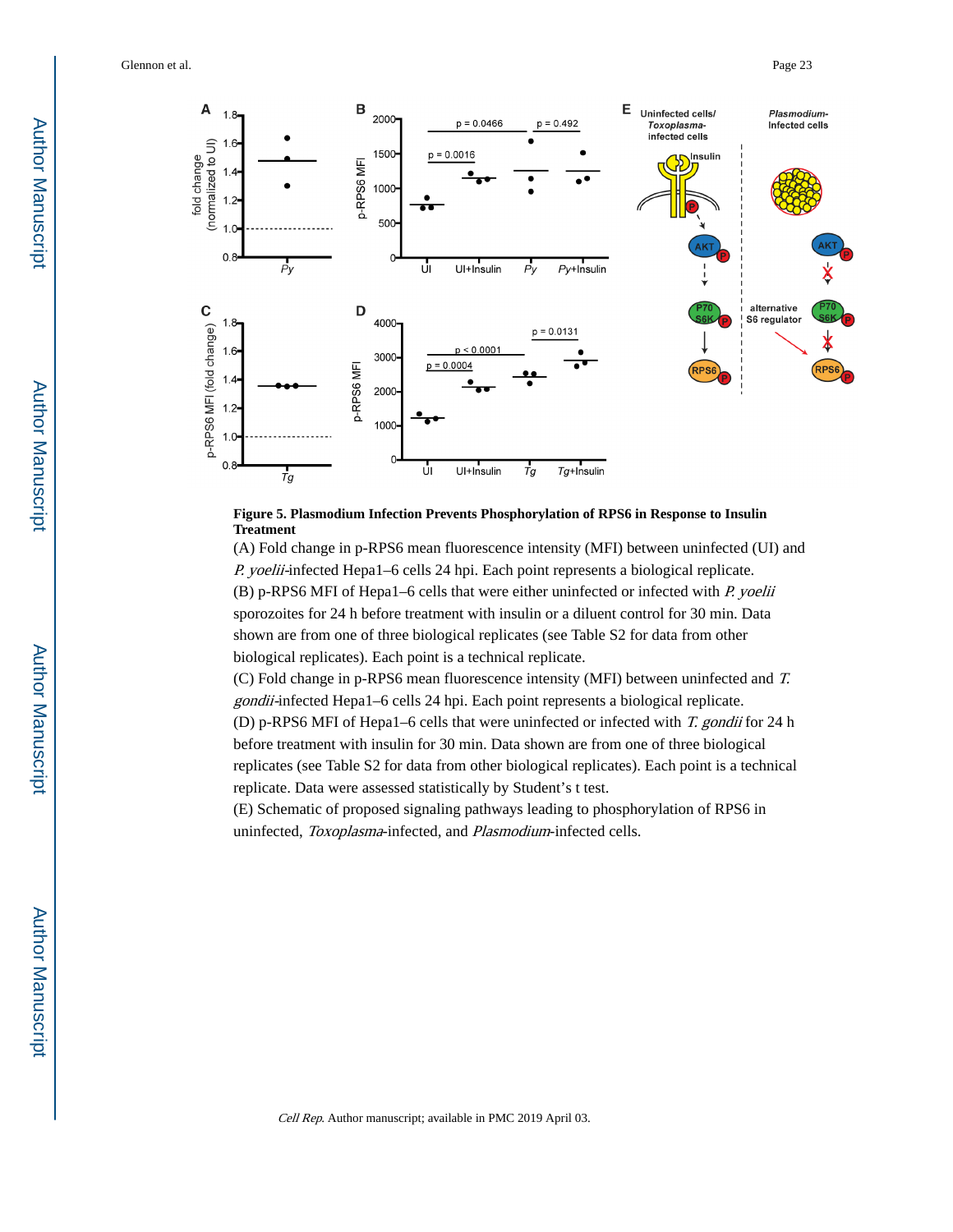| KEY RESOURCES TABLE                              |                                         |                                   |
|--------------------------------------------------|-----------------------------------------|-----------------------------------|
| REAGENT or RESOURCE                              | SOURCE                                  | <b>IDENTIFIER</b>                 |
| Antibodies                                       |                                         |                                   |
| AlexaFluor-647 donkey anti-rabbit                | ThermoFisher                            | Cat# A31573; RRID:AB_2536183      |
| AlexaFluor-555 goat anti-mouse                   | ThermoFisher                            | Cat# A21424; RRID:AB_141780       |
| Mouse anti-Plasmodium HSP70                      | Photini Sinnis, Fidel Zavala            | Tsuji et al. 1994                 |
| AlexaFluor-488 goat anti-mouse                   | Invitrogen                              | Cat# A-11001; RRID:AB_2534069     |
| T. gondii P30 mouse monoclonal antibody          | Novus Biologicals                       | Cat# NB100-66486; RRID: AB_965730 |
| Rabbit anti-p-RPS6 (S235/6) antibody             | Cell Signaling                          | Cat# 4858; RRID: AB_916156        |
| Mouse anti-RPS6 antibody                         | Cell Signaling                          | Cat# 2317; RRID: AB_2238583       |
| Mouse anti-B-actin antibody                      | Cell Signaling                          | Cat# 3700; RRID: AB_2242334       |
| AlexaFluor-647 donkey anti-rabbit                | Invitrogen                              | Cat# A-31573; RRID:AB_2536183     |
| All primary antibodies used in lysate array      | Cell Signaling                          | See Table S1                      |
| Chemicals, Peptides, and Recombinant Proteins    |                                         |                                   |
| <b>BI-D1870</b>                                  | SelleckChem                             | S2843                             |
| LY258470                                         | SelleckChem                             | S7698                             |
| <b>TTSS</b>                                      | Sigma-Aldrich                           | 11074547001                       |
| Critical Commercial Assays                       |                                         |                                   |
| FxCycle Far Red Stain                            | Invitrogen                              | F10348                            |
| Experimental Models: Cell Lines                  |                                         |                                   |
| Hepa1-6, mouse hepatoma cells                    | <b>ATCC</b>                             | Cat# CRL-1830; RRID: CVCL_0327    |
| HFF, human foreskin fibroblasts                  | <b>ATCC</b>                             | Cat# SCRC-1041; RRID:CVCL_3285    |
| Experimental Models: Organisms/Strains           |                                         |                                   |
| 8 weeks old<br>Mouse: BALB/cAnN mice, female, 6- | Envigo (formerly Harlan)                | 047                               |
| Mouse: BALB/cJ, female, 6-8 weeks old            | Jackson Laboratory                      | 000651                            |
| Mouse: BALB/cByJ, female, 6-8 weeks old          | Jackson Laboratory                      | 001026                            |
| Toxoplasma gondii RHAHXGPRT Gra2:GFP             | Marilyn Parsons                         | Scheele et al., 2018              |
| Plasmodium yoeiii 17XNL                          | <b>BEI Resources</b>                    | <b>MRA-593</b>                    |
| Plasmodium yoeiii 17XNL GFP-Luc                  | Stefan Kappe                            | Miller et al., 2013               |
| Oligonucleotides                                 |                                         |                                   |
| Primer for P90S6K F: CCATCACACACCACGTCAAG        | https://pga.mgh.harvard.edu/primerbank/ | Primer pair 4                     |

Cell Rep. Author manuscript; available in PMC 2019 April 03.

Author Manuscript

Author Manuscript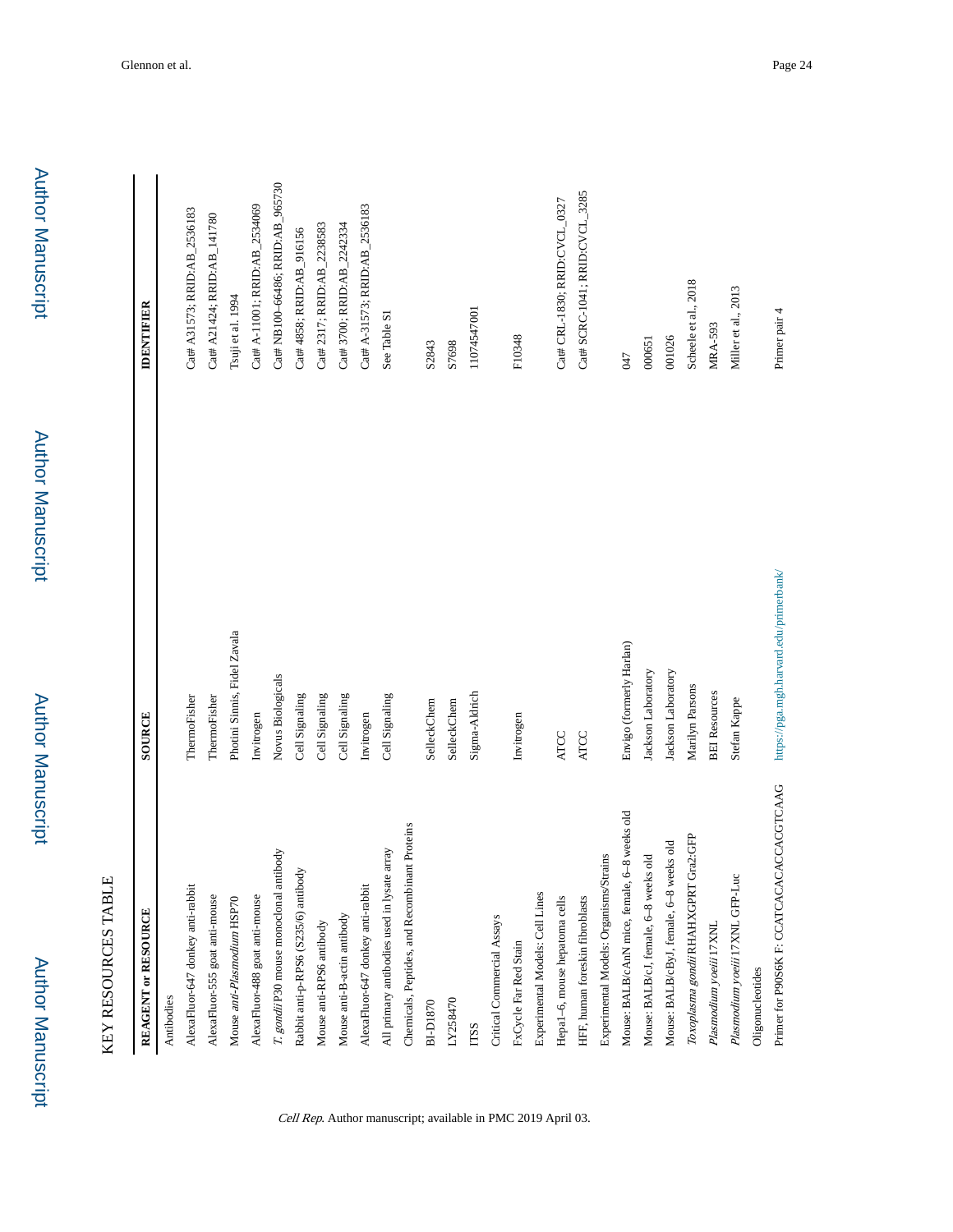| REAGENT or RESOURCE                                                                | SOURCE                                                                       | <b>IDENTIFIER</b>     |
|------------------------------------------------------------------------------------|------------------------------------------------------------------------------|-----------------------|
| Primer for P90S6K R: TTGCGTACCAGGAAGACTTTG https://pga.mgh.harvard.edu/primerbank/ |                                                                              | Primer pair 4         |
| Recombinant DNA                                                                    |                                                                              |                       |
| RPS6KA1 Mission shRNA                                                              | SigmaAldrich                                                                 | FRCN0000022824        |
| RPS6KA1 Mission shRNA                                                              | SigmaAldrich                                                                 | <b>TRCN0000285729</b> |
| RPS6KB1 Mission shRNA                                                              | SigmaAldrich                                                                 | TRCN0000022904        |
| RPS6KB1 Mission shRNA                                                              | SigmaAldrich                                                                 | TRCN0000022908        |
| Software and Algorithms                                                            |                                                                              |                       |
| Living Image 3.0                                                                   | PerkinElmer                                                                  | n/a                   |
| Huygens Profession Software                                                        | Scientific Volume Imaging BV                                                 | n/a                   |
| FlowJo                                                                             | Tree Star                                                                    | n/a                   |
| Innopsis Mapix Software                                                            | https://www.innopsys.com/en/lifesciences-products/microarrays/software/mapix | n/a                   |
| GraphPad Prism 7                                                                   | https://www.graphpad.com/scientific-software/prism/                          | n/a                   |

Author Manuscript

**Author Manuscript** 

Author Manuscript

Author Manuscript

Author Manuscript

**Author Manuscript**